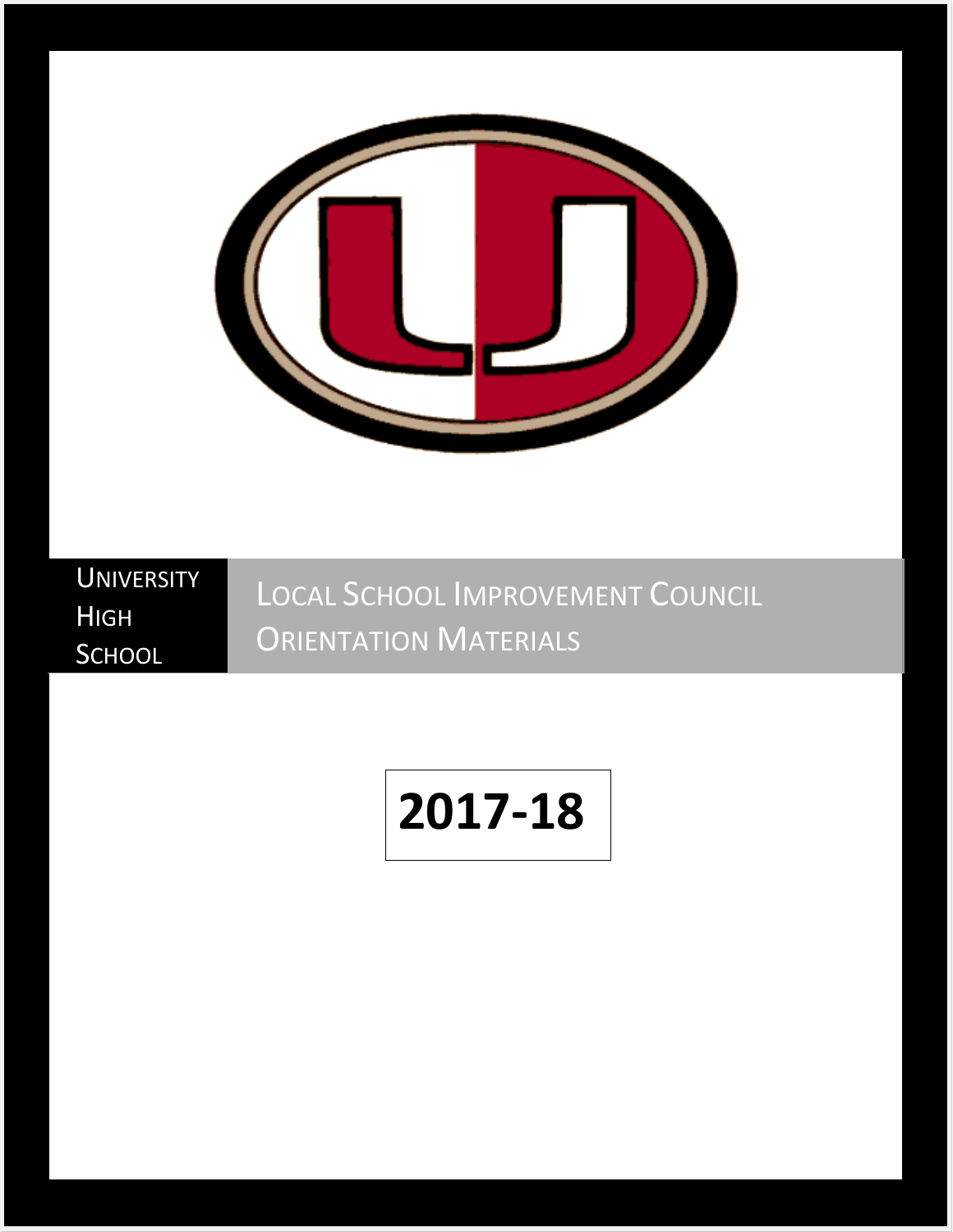# UHS LSIC Orientation Documents Summary

# September 8, 2016

|    | 1. UHS LSIC 2017-2018 Membership                               | $\overline{2}$ |
|----|----------------------------------------------------------------|----------------|
|    | 2. UHS LSIC Meeting Schedule                                   | 3              |
|    | 3. Title 126 Series 11A - Local School Improvement Council     | $4 - 9$        |
|    | Purpose<br>а.                                                  |                |
|    | Organization<br>b.                                             |                |
|    | c. Required Activities                                         |                |
|    | d. Expectations                                                |                |
|    | 4. WV Code 18-5A, Local School Improvement Councils            | $10 - 18$      |
|    | 5. WV Dept. of Education Resources & Tips for Effective LSICs  | 19-27          |
| 6. | WV Dept. of Education Website LSIC Information - Video Modules | 28             |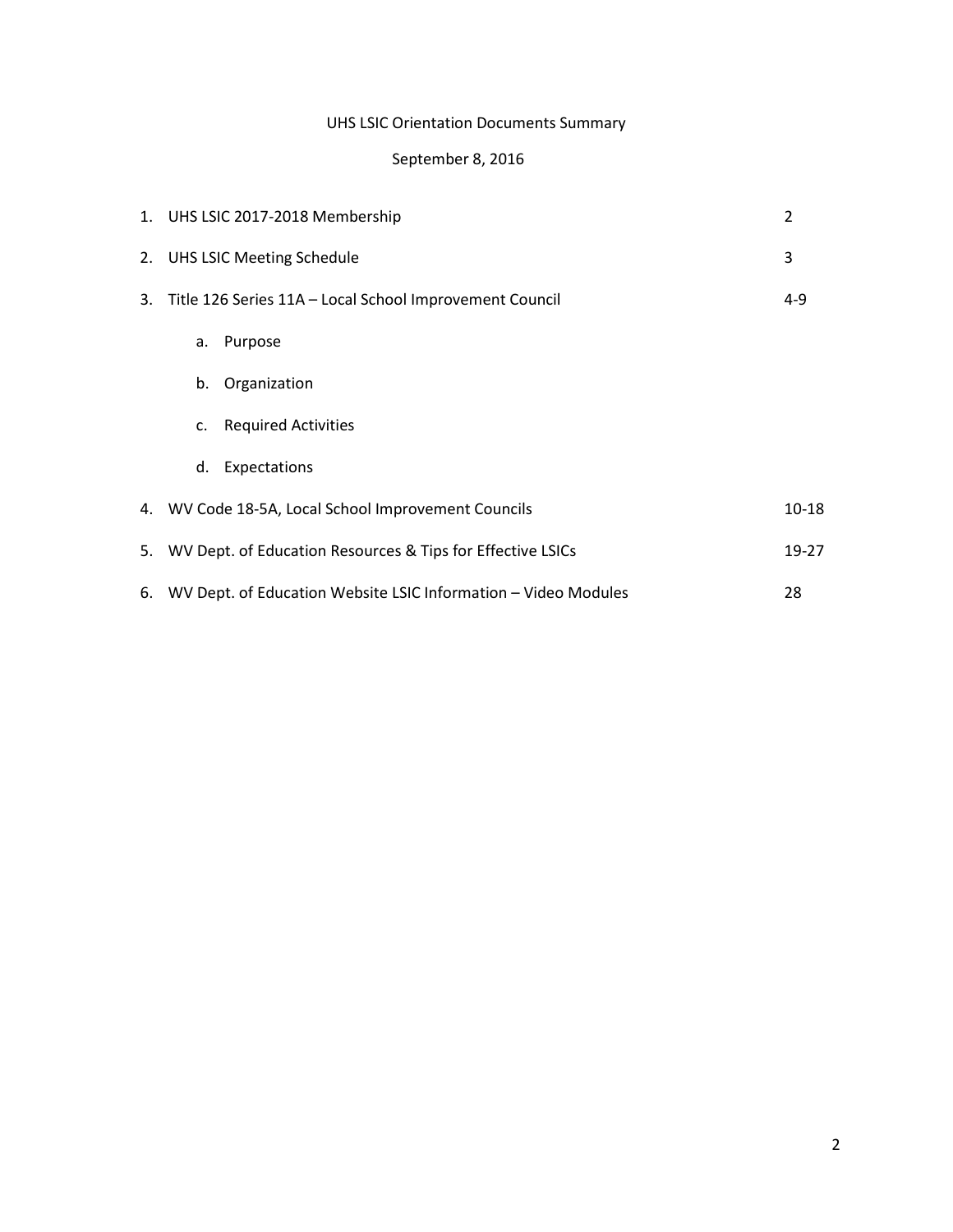# LSIC Membership 2017-18

• Kim Greene Principal – Ex Officio Member kgreene@k12.wv.us Lisa Kukura, Parent, 2nd year of 2 year term lisakukura@gmail.com • Mollie Hamilton, 1st of 2 year term Mollihamilton@gmail.com • Megan Zeni, 1styear of 2 year term wwzenis@yahoo.com • Jeff O'Neil, Faculty, 2<sup>nd</sup> year of 2 year term jloneil@access.k12.wv.us • Carrie Beatty, Faculty, 2<sup>nd</sup> year of 2 year term cbeatty@access.k12.wv.us • Jessica Eades, Faculty, 1st year of 2 year term rcottrill@access.k12.wv.us • Jeannie Oiler, Faculty, 1<sup>st</sup> Yr of 2 year term joiler@k12.wv.us • Nada Kisner, Business Partner, At Large member number has natisner@mybank4.com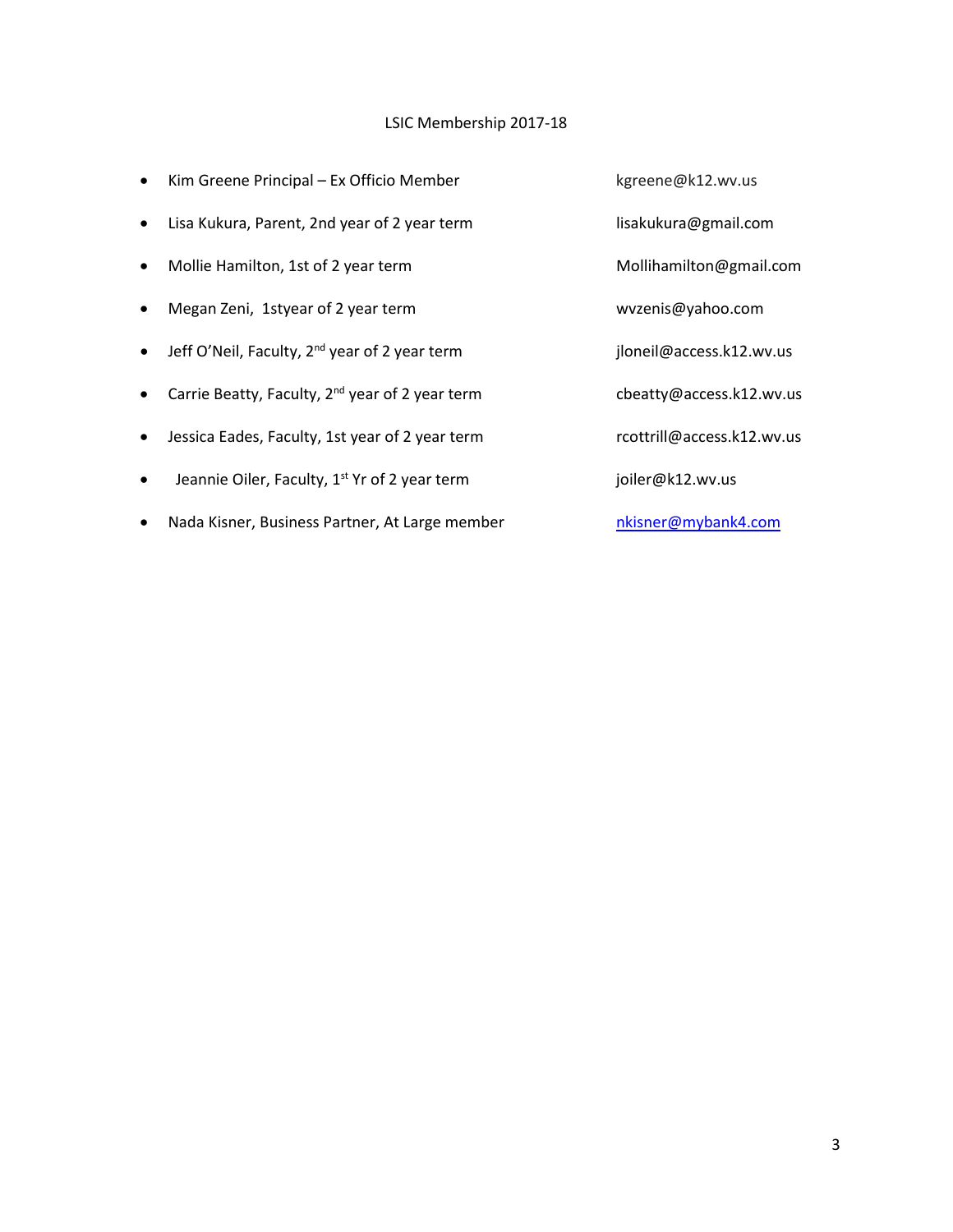### UHS LSIC 2017-18

### Meeting Schedule

All meetings are held at 6:00 pm in the UHS Media Center unless otherwise notified. In case of inclement weather, meeting will follow the school policy (i.e. no school – no meeting).

- September 7, 2017
- October 12, 2017
- November 16, 2016
- December no meeting
- January 18 , 2018
- February 15, 2017
- March 15, 2017
- April 19 2017
- May 17, 2017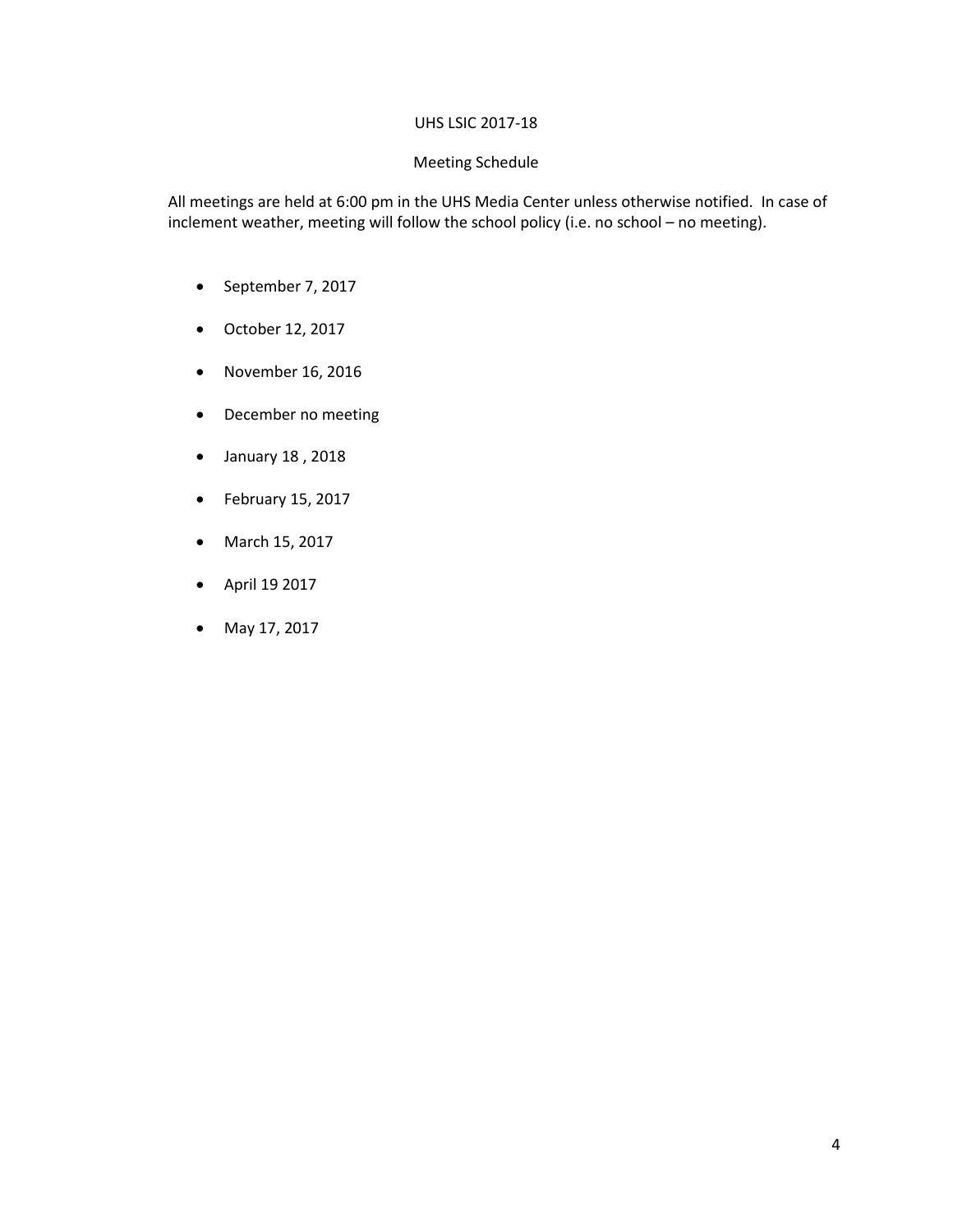### 126CSR11A

### **TITLE 126**

### **LEGISLATIVE EXEMPT RULE**

### **BOARD OF EDUCATION**

### **SERIES 11A**

# **LOCAL SCHOOL IMPROVEMENT COUNCILS: ENGAGING PARENTS, FAMILIES, STUDENTS, BUSINESS AND COMMUNITY IN EDUCATION (2200)**

### **§126-11A-1. General.**

1.1. Scope. -- This rule provides guidelines for the development of Local School Improvement Councils (LSICs) that promote parent, family, student, business and community engagement.

1.2. Authority. -- W. Va. Constitution, Article XII, §2 and W. Va. Code §§18-2-5 and 18-5A-1 through 3.

1.3. Filing Date. -- December 16, 2011.

1.4. Effective Date. -- January 17, 2012.

1.5. Repeal of a Former Rule. -- This legislative rule repeals and replaces W. Va. 126CSR11A "Parent Involvement in Education" (2200) filed March 13, 2008 and effective July 1, 2008.

### **§126-11A-2. Purpose.**

2.1. Everyone in a community benefits from effective schools. The West Virginia Board of Education (hereinafter WVBE) believes that parent, family, business, and community engagement at early childhood, middle and adolescent levels is absolutely fundamental to a healthy system of public education. The WVBE further believes education is a shared responsibility. When parents, families, businesses, and members of the community are involved with schools, all children benefit. Adult participation sends the message that school is important and the work children do there is worthy of adult attention. Research on community and family involvement with schools has consistently shown that such involvement adds to the quality of the schools involved and makes a difference in children's behaviors and academic achievement.

2.2. The intent of this policy is to provide guidelines for establishing effective Local School Improvement Councils (hereinafter LSIC) that achieve their legislative purpose (W. Va. Code §18-5A-1). LSICs are the vehicle to promote the broader school community in efforts that support local initiatives to impact school effectiveness. LSICs shall assist the school and system in ensuring parental, family, business and community involvement is embedded in all aspects of the school and county strategic plan.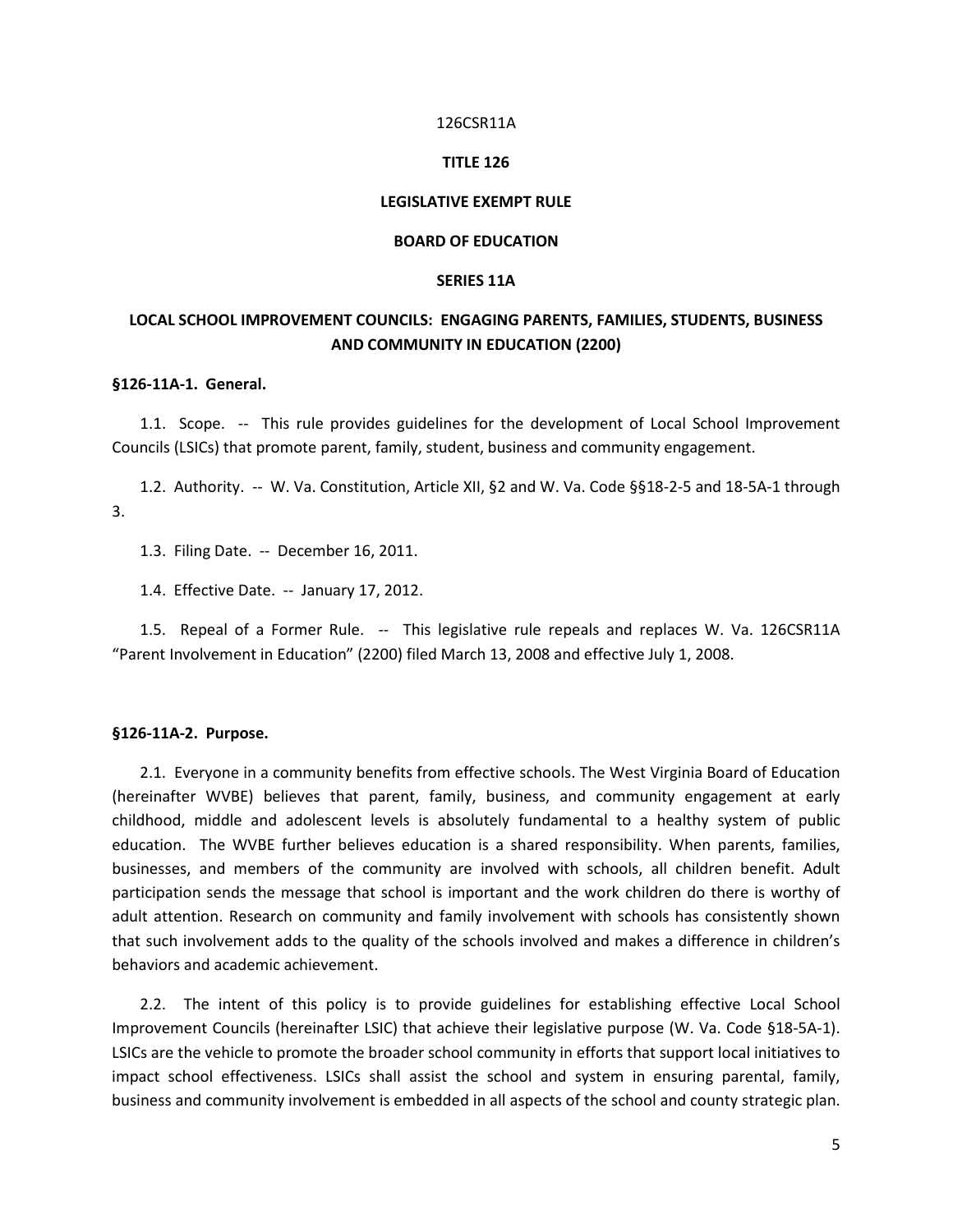LSICs help develop and promote the school and system vision for excellence by being a catalyst for innovation.

2.2.a. Parents, as used in this policy, means a parent of a student and includes a natural parent, a guardian, or an individual acting as a parent in the absence or a parent or a guardian.

2.2.b. Family includes family members (e.g. guardians, parents, aunts, brothers, grandparents) and significant others whose involvement may be important to the child.

2.2.c. Community refers to all of the individuals who reside in a common locality including: residents, businesses, social organizations and networks, faith-based organizations, and civic leaders.

### **§126-11A-3. Organization of Local School Improvement Councils.**

3.1. Local School Improvement Councils LSICs represent the voice of the community's education stakeholders. Thus members contribute diverse expertise and insight to address complex issues and propose solutions that ultimately benefit students.

3.1.a. W. Va. Code §18-5A-2 defines the members of LSICs. While these members are entitled to vote, nothing prohibits expanding the membership of LSICs to include non-voting members or to request other stakeholders to participate in meetings of the LSIC.

3.1.b. Principals are encouraged to elect new LSIC members in May or June so that LSIC members are in place by July 1 and can play an active role in summer activities, strategic plan development, orientations and transition activities, etc. However, the school principal shall arrange for LSIC election of members to be held prior to the fifteenth day of September of each school year (W. Va. Code §18-5A-2).

3.1.c. The school principal shall ensure that all LSIC members receive appropriate training regarding the roles and responsibilities of LSIC members to create a highly effective LSIC. The West Virginia Department of Education (hereinafter WVDE) has developed online materials that may be used for LSIC member training sessions.

3.2. As soon as possible after the election of LSIC members, school principals are encouraged to convene the first meeting of the LSIC (as soon as practicable after July 1 of the current school year). However, the principal shall convene an organizational meeting of the LSIC (W. Va. Code §18-5A-2) no later than the first day of October of each school year. At this first meeting, the LSIC elects from its membership a chair and two members to assist the chair in setting the agenda for each LSIC meeting. The principal of the school shall not serve as the LSIC chair.

3.2.a. The LSIC must meet at least once every nine weeks or equivalent grading period at the call of the chair or by three fourths of its members.

3.2.a.1. All meetings of the LSIC must be open to the public in compliance with the provisions of the Open Governmental Proceedings Act (W. Va. Code §6-9A-2(6)).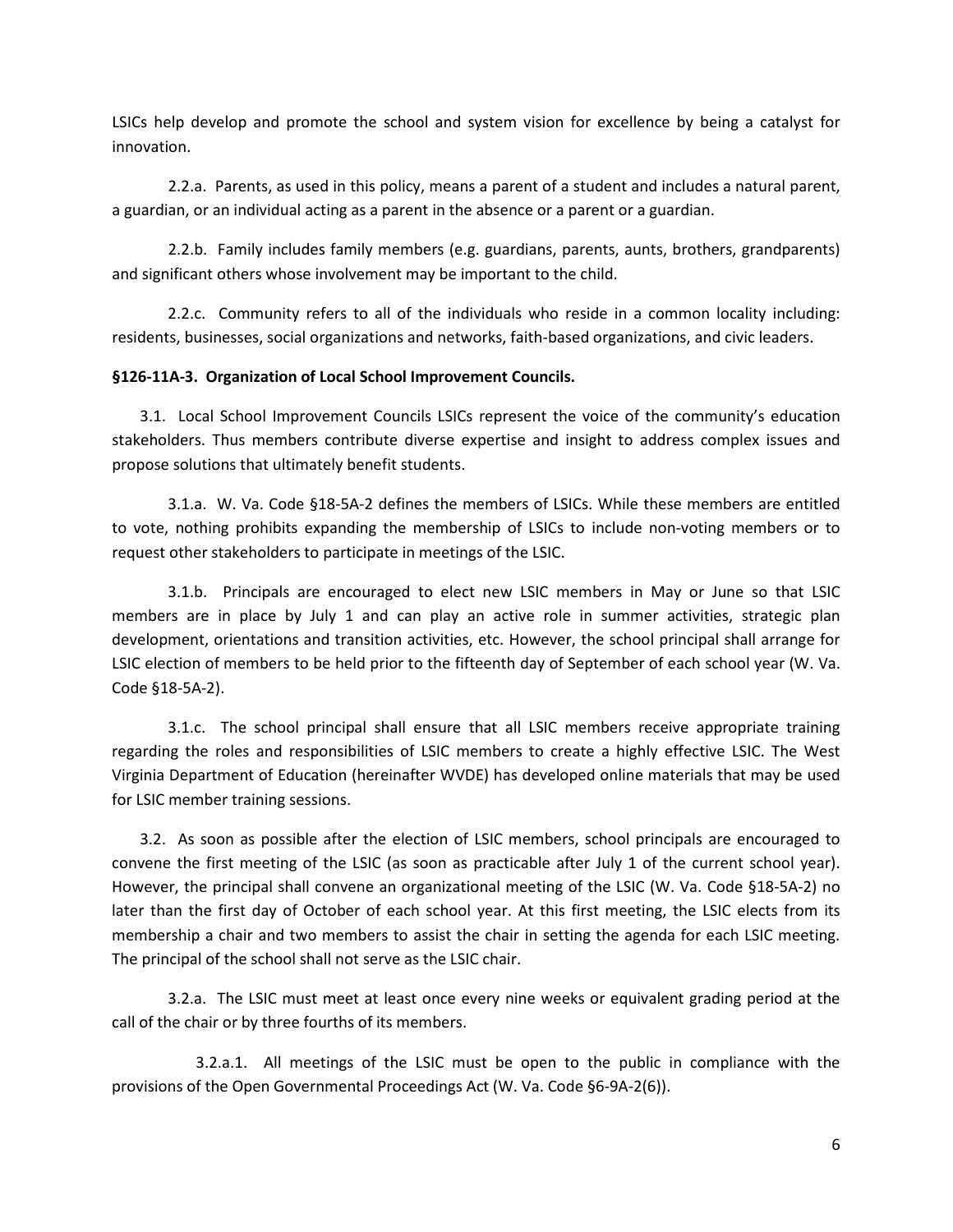3.2.b. Each LSIC shall adopt a set of bylaws or meeting procedures. The WVDE provides resources and technical assistance for conducting effective LSIC meetings.

### **§126-11A-4. Required Activities for All Local School Improvement Councils.**

4.1. Each LSIC is vested with specific statutory and policy responsibilities and authorities that convey an expectation for high ethical behavior.

4.2. Each LSIC shall annually develop and deliver a report to the countywide council on productive and safe schools (W. Va. Code §18-5A-2 (l)).

4.3. Each LSIC may propose alternatives to the operation of the public school which will meet or exceed the high quality standards established by the WVBE and will increase administrative efficiency, enhance the delivery of instructional programs, promote community involvement, or improve the educational performance of the school generally.

4.3.a. The alternatives proposed by the LSIC may include matters which require the waivers of policies or rules promulgated by the WVBE or county board or state superintendent interpretations (W. Va. Code §18-5A-3). The WVBE has established procedures to receive waiver requests and take appropriate action.

4.3.b. The LSIC may also submit a written statement, with supporting reasons, to the legislative oversight commission on education accountability (hereinafter LOCEA) recommending a waiver of statute or legislative rule. LOCEA shall review and determine whether a recommendation should be made to the Legislature to waive such statute or rule.

4.4. Every school must develop and implement a five year school strategic plan (WVBE Policy 2510, Section 12.2.1). The plan must be prepared and monitored by the LSIC and other stakeholders as appropriate under the leadership of the school principal and in cooperation with faculty senate, school technology team and school curriculum team.

4.4.a. The five-year school strategic plan specifies how the school intends to increase student achievement and positively impact other student outcomes. The plan must be developed and implemented using a continuous improvement process, be based on all available data regarding student achievement and align with the goals of the district Five-Year System Strategic Plan.

4.4.b. The LSIC shall assist the school in embedding parental, family, business and community involvement strategies in all aspects of the strategic plan.

4.5. Each LSIC shall meet at least annually with the county board of education (W. Va. Code §§18- 5A-2(I) and 18-5-14). The LSIC chair, or designee, shall be prepared to address any matters as may be requested by the county board and may provide any other information, comments or suggestions the LSIC wishes to bring to the county board's attention.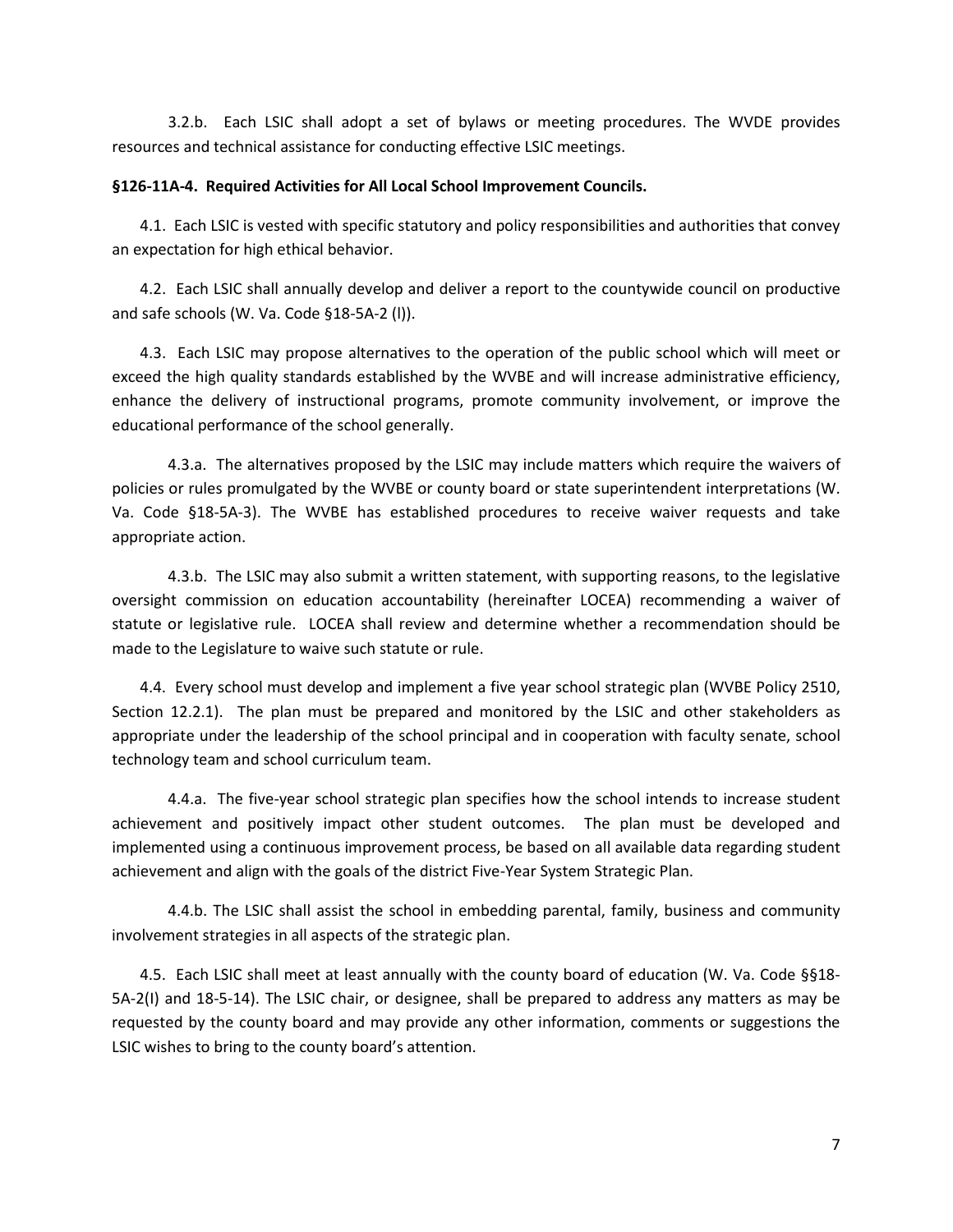### **§126-11A-5. Expectations for Local School Improvement Councils: Desired Outcomes and Results.**

5.1. When a community takes an interest in a school it shows and when a school truly is part of the community it shows. LSICs play a key role in establishing and maintaining that reciprocal relationship. By virtue of their position in the community, LSIC members have an established level of trust and respect; therefore, they can activate resources, rally support, effect change, and broadcast data and results.

5.2. Each LSIC shall operate from a concise and targeted action agenda that guides them in accomplishing and realizing their goals. The action agenda can be used to encourage collaboration with other school and community groups (e.g., PTA, PTO, boosters, faith-based community, civic groups) to achieve measurable outcomes.

5.2.a. The LSIC shall utilize data: student achievement, discipline, parent, student, staff and community surveys, the school's strategic plan, and other pertinent data to drive their action agenda.

5.2.b. The action agenda shall include high yield strategies that result in measureable school growth, improved student achievement, and innovation. These strategies shall foster the following guiding principles:

5.2.b.1. Providing a respectful, inclusive school community that welcomes all parents, families, community members and businesses to participate in all students' education.

5.2.b.2. Using many different modes of communication, including  $21^{st}$  century technology tools, to interact with parents and the broader community about education issues and ensuring parents, families, business and community members are encouraged to communicate with the school.

5.2.b.3. Developing more effective forms of school-to-home and home-to-school communications with all families each year about school programs and their children's progress.

5.2.b.4. Working together to support families' parenting skills and activities that prepare young children for school and promote ongoing achievement.

5.2.b.5. Providing information and ideas to parents and families about how to establish home environments to support children as students such as reading with children, engaging them in educational activities, helping them with homework and other curricular-related activities, decisions and planning.

5.2.b.6. Providing educational opportunities for educators about current research, model programs and best practices for engaging parents, families, and community members in improving student achievement.

5.2.b.7. Developing student leadership and student voice and celebrating successes of students to encourage student achievement.

5.2.b.8. Having high expectations for parents, families and community members to become partners in education to support school improvement and student success.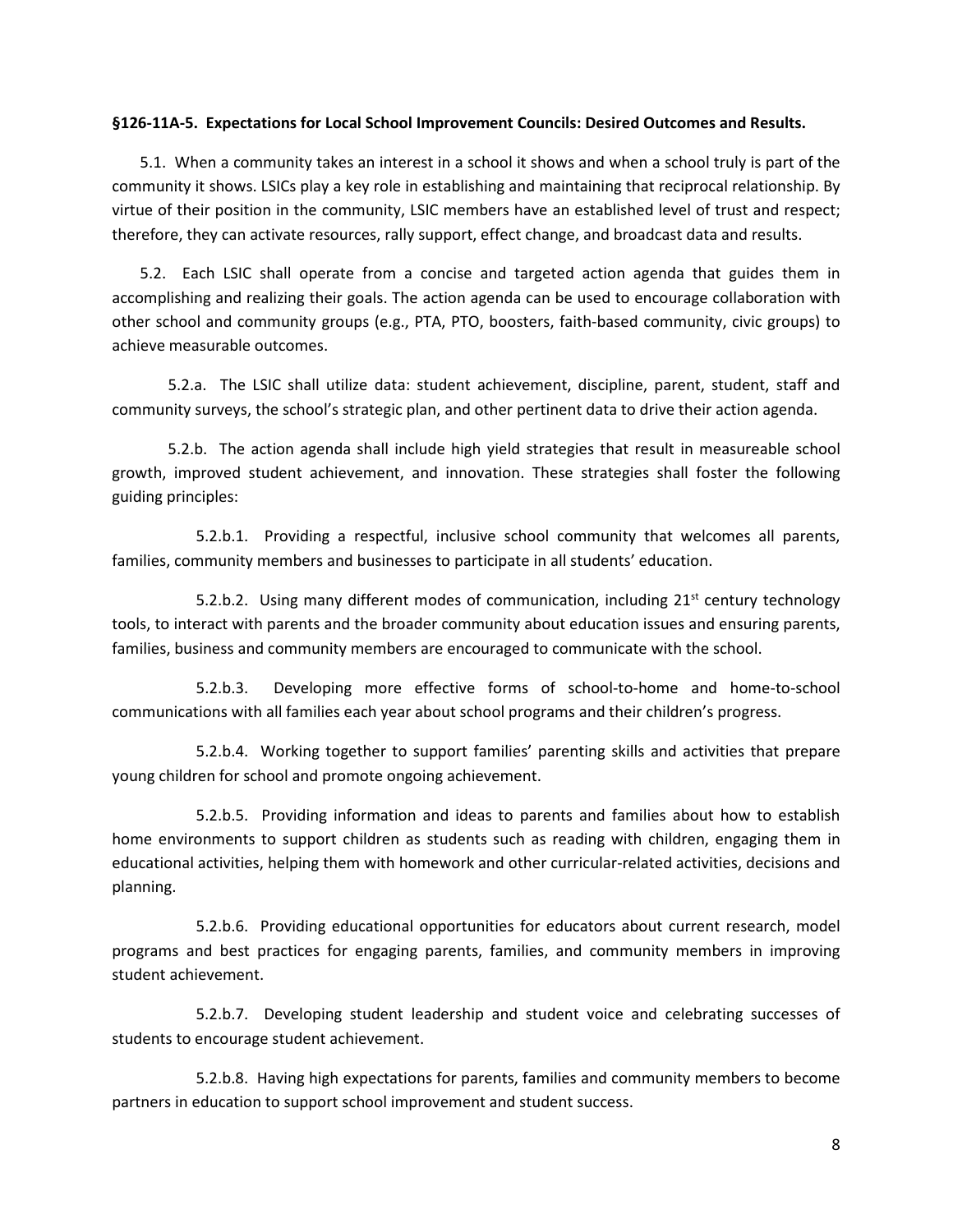5.2.b.9. Involving businesses to enhance educational opportunities, career development, and experiential learning.

5.2.b.10. Collaborating with the community to connect students, families, and staff to expanded learning opportunities, community services, and civic participation. Ultimately strengthening school programs, family practices, and student learning and development.

5.2.c. The LSIC shall monitor and evaluate the implementation and impact of their action agenda. Outcomes of the action agenda shall be shared with the community and with the local board of education during the annual meeting between the board and the LSIC.

### **§126-11A-6. School Leadership and Local School Improvement Councils.**

6.1. The school principal shall collaborate with the LSIC to establish, promote and maintain a safe and effective learning environment for all. It is the principal's responsibility to elevate the importance and voice of the LSIC.

6.1.a. The school's LSIC is a vital resource for connecting the school to families and the larger community.

6.1.b. The LSIC is a vehicle to activate or develop community partnerships and resources that support student learning and success.

### **§126-11A-7. County Board of Education Responsibilities.**

7.1. Each county board of education shall meet with each LSIC at least annually. The local board identifies the issues they wish the LSIC to address (W. Va. Code §18-5-14(a)(1)(D)). The LSIC may also provide other information, comments or suggestions the council wishes to bring to the county board's attention. All information presented during the meeting shall also be submitted to the county board in writing.

7.1.a. Each county board shall report details of their meetings with LSICs to the state board at the conclusion of the school year, but no later than the first day of September each year (W. Va. Code §18-5-14 D (2)).

7.2. Each county board of education shall adopt and implement a policy that provides for parent, family, business and community involvement in the schools.

7.2.a. Each county policy shall promote parents, families, community and business members, through a variety of means, to become involved in children's education.

7.2.b. Each county policy shall meet the criteria for compliance with federal programs.

7.2.c. Each county policy shall be developed by a committee consisting of, but not limited to, classroom teachers, parents/family members of school-age children, community members, business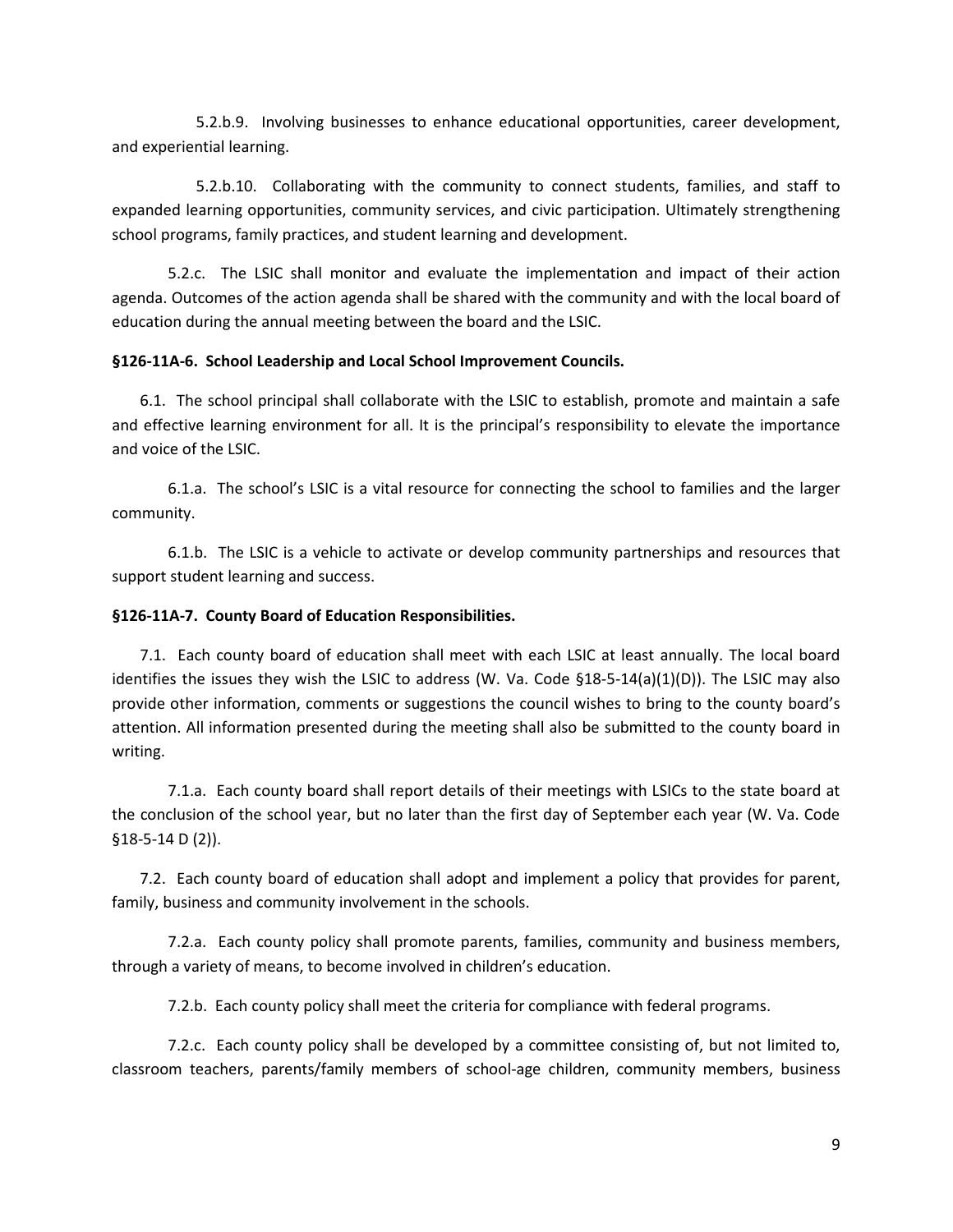members, principals and other school personnel. The committee shall be representative of a variety of schools and shall include representation from early, middle and adolescent levels.

7.2.d. Each county shall provide training for teachers, parents and administrators, in cooperation with state and local agencies that would help realize the objectives set forth in the county policy.

7.3. Each county board of education's strategic plan shall be developed utilizing a collaborative strategic planning committee comprised of education personnel, parents, family, students, business, and community members. The collaborative approach assures involvement of all stakeholders in the planning for students' success. The county's strategic plan shall reflect the importance of stakeholder involvement and advocacy as critical elements of students' academic success, healthy living and emotional well-being.

7.3.a. The five-year school system strategic plan specifies how the county school system intends to strengthen the county education program in order to increase student achievement and positively impact other student outcomes.

7.3.b. Each county's strategic plan shall include an ongoing, two-way communication system that includes feedback mechanisms for parents, families, students, communities and school staff.

# **§126-11A-8. Severability.**

8.1. If any provision of this rule or the application thereof to any person or circumstance is held invalid, such invalidity shall not affect other provisions or applications of this rule.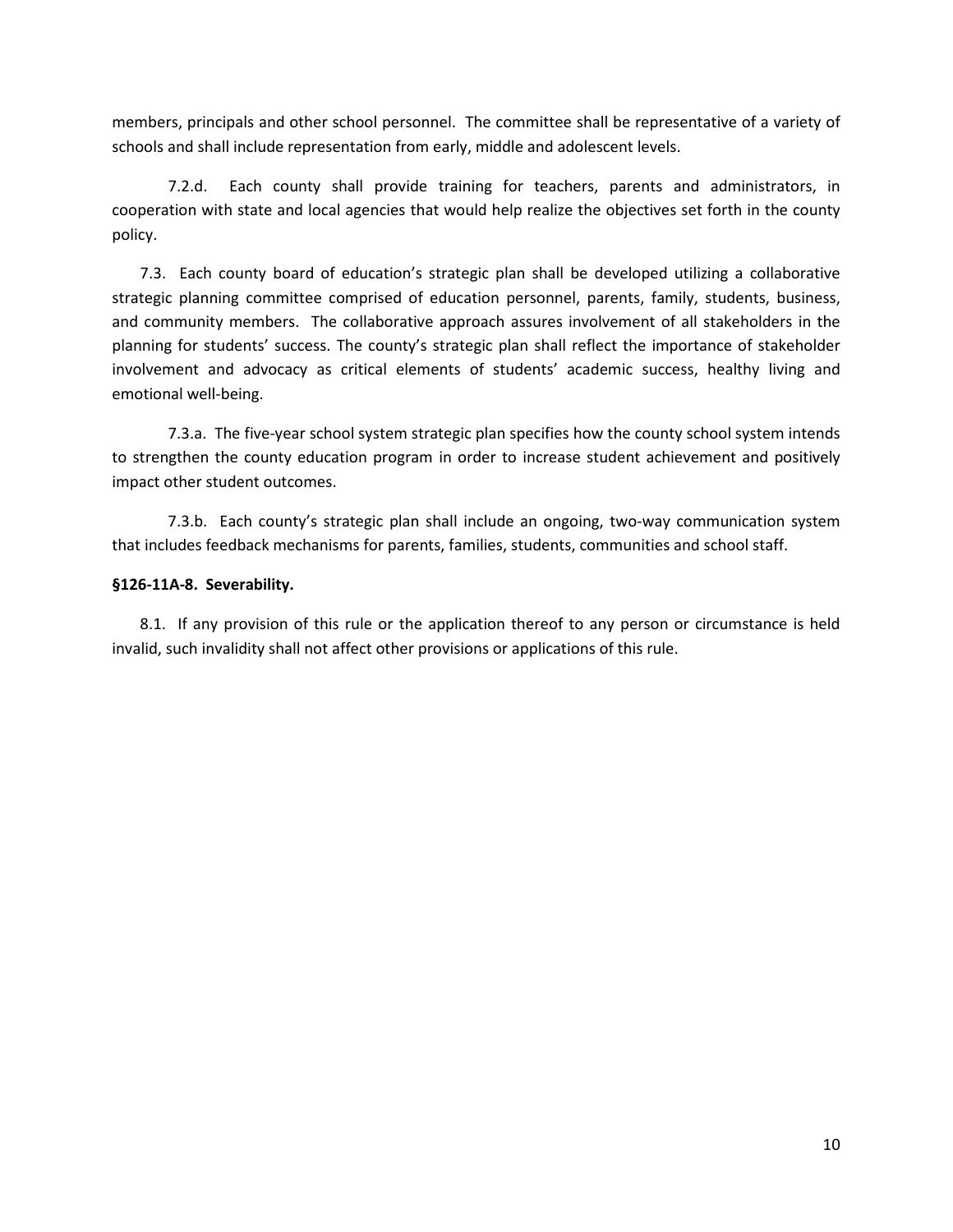### **WEST VIRGINIA CODE**

### **CHAPTER 18. EDUCATION. ARTICLE 5A. LOCAL SCHOOL INVOLVEMENT.**

#### **§18-5A-1. Intent and purpose of article.**

The intent of this article is to facilitate and encourage the involvement of the school community in the operation of the local schools to improve educational quality. This article is intended to establish processes at each school which provide opportunities for involvement of the school community in the operation of the local schools and to support local initiatives to improve school performance. It is not the intent of this article to restrict the ability of the county board of education in its efforts to effect county-wide school improvements.

#### **§18-5A-2. Local school improvement councils; election.**

(a) A local school improvement council shall be established at every school consisting of the following:

(1) The principal, who serves as an ex officio member of the council and is entitled to vote;

(2) Three teachers elected by the faculty senate of the school;

(3) One bus operator who transports students enrolled at the school and one school service person, each elected by the school service personnel employed at the school;

(4) Three parent(s), guardian(s) or custodian(s) of students enrolled at the school elected by the parent(s), guardian(s) or custodian(s) members of the school's parent teacher organization. If there is no parent teacher organization, the parent(s), guardian(s) or custodian(s) members shall be elected by the parent(s), guardian(s) or custodian(s) of students enrolled at the school in such manner as may be determined by the principal;

(5) Two at-large members appointed by the principal, one of whom resides in the school's attendance area and one of whom represents business or industry, neither of whom is eligible for membership under any of the other elected classes of members;

(6) In the case of vocational-technical schools, the vocational director. If there is no vocational director, then the principal may appoint no more than two additional representatives, one of whom represents business and one of whom represents industry;

(7) In the case of a school with students in grade seven or higher, the student body president or other student in grade seven or higher elected by the student body in those grades.

(b) Under no circumstances may more than one parent member of the council be then employed at that school in any capacity.

(c) The principal shall arrange for such elections to be held prior to the fifteenth day of September of each school year to elect a council and shall give notice of the elections at least one week prior to the elections being held. To the extent practicable, all elections to select council members shall be held within the same week.

(d) Parent(s), guardian(s) or custodian(s), teachers and service personnel elected to the council shall serve a two-year term and elections shall be arranged in such a manner that no more than two teachers, no more than two parent(s), guardian(s) or custodian(s) and no more than one service person are elected in a given year. All other non-ex officio members shall serve one-year terms.

(e) Council members may only be replaced upon death, resignation, failure to appear at three consecutive meetings of the council for which notice was given, or a change in personal circumstances so that the person is no longer representative of the class of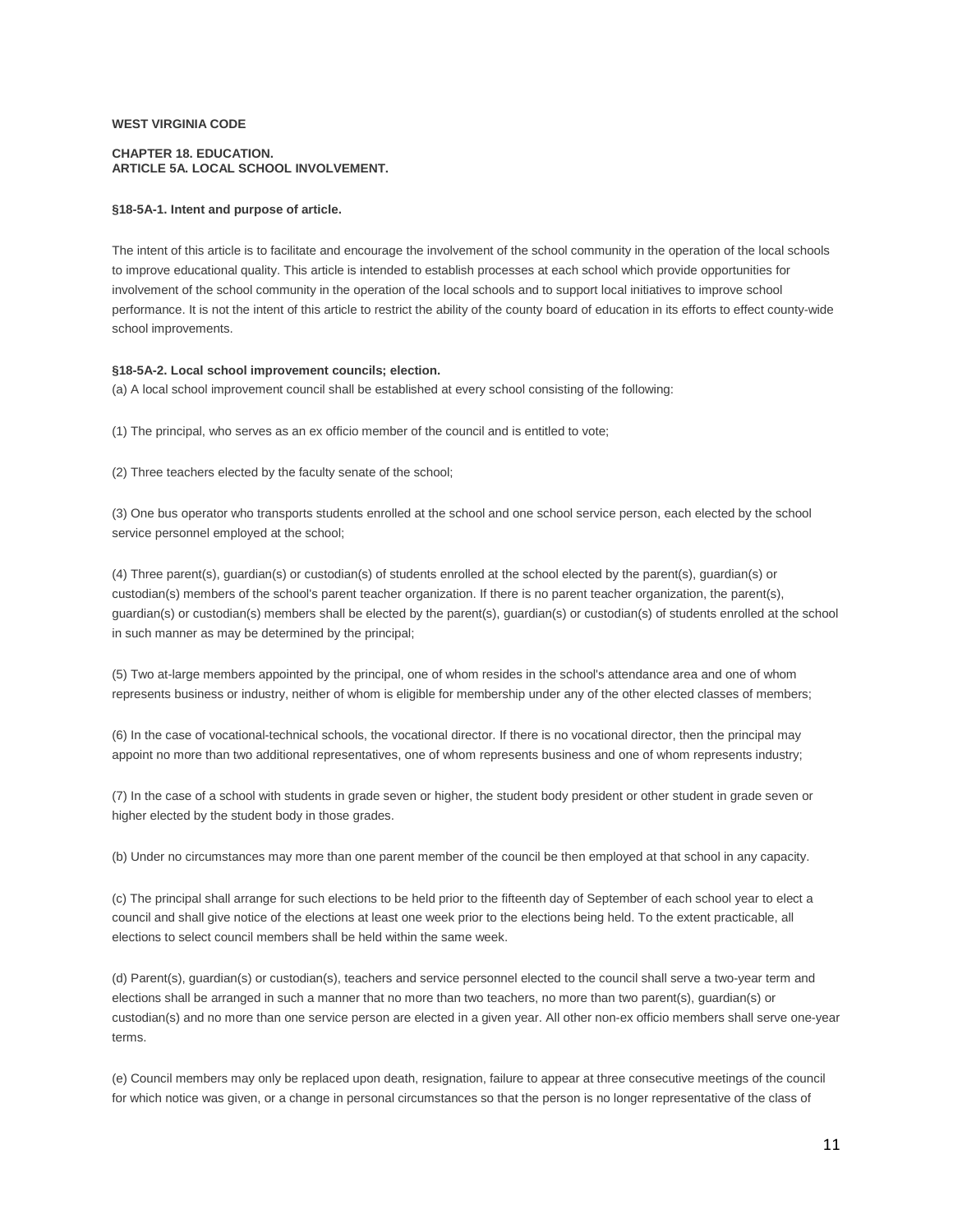members from which appointed. In the case of a vacancy in an elected position, the chair of the council shall appoint another qualified person to serve the unexpired term of the person being replaced or, in the case of an appointed member of the council, the principal shall appoint a replacement as soon as practicable.

(f) As soon as practicable after the election of council members, and no later than the first day of October of each school year, the principal shall convene an organizational meeting of the school improvement council. The principal shall notify each member in writing at least two employment days in advance of the organizational meeting. At this meeting, the principal shall provide each member with the following:

(1) A copy of the current applicable sections of this code;

(2) Any state board rule or regulation promulgated pursuant to the operation of these councils; and

(3) Any information as may be developed by the department of education on the operation and powers of local school improvement councils and their important role in improving student and school performance and progress.

(g) The council shall elect from its membership a chair and two members to assist the chair in setting the agenda for each council meeting. The chair shall serve a term of one year and a person may not serve as chair for more than two consecutive terms. If the chair's position becomes vacant for any reason, the principal shall call a meeting of the council to elect another qualified person to serve the unexpired term. Once elected, the chair is responsible for notifying each member of the school improvement council in writing two employment days in advance of any council meeting.

(h) School improvement councils shall meet at least once every nine weeks or equivalent grading period at the call of the chair or by three fourths of its members.

(1) The school improvement council shall schedule any meeting that involves the issue of student discipline pursuant to subdivision (2), subsection (l) of this section, outside the regularly scheduled working hours of any school employee member of the council.

(2) The school improvement council annually shall conduct a meeting to engage parents, students, school employees and other interested parties in a positive and interactive dialogue regarding effective discipline policies. The meeting shall afford ample time for the dialogue and comply with any applicable provision of state, federal or county board policy, rule or law, as appropriate, regarding student privacy rights.

(i) The local school improvement council shall meet at least annually with the county board, in accordance with the provisions in section fourteen, article five of this chapter. At this annual meeting, the local school improvement council chair, or another member designated by the chair, shall be prepared to address any matters as may be requested by the county board as specified in the meeting agenda provided to the council and may further provide any other information, comments or suggestions the local school improvement council wishes to bring to the county board's attention. Anything presented under this subsection shall be submitted to the county board in writing.

(j) School improvement councils shall be considered for the receipt of school of excellence awards under section three of this article and competitive grant awards under section twenty-nine, article two of this chapter and may receive and expend such grants for the purposes provided in such section. In any and all matters which may fall within the scope of both the school improvement councils and the school curriculum teams authorized in section five of this article, the school curriculum teams have jurisdiction.

(k) In order to promote innovations and improvements in the environment for teaching and learning at the school, a school improvement council shall receive cooperation from the school in implementing policies and programs it may adopt to:

(1) Encourage the involvement of parent(s), guardian(s) or custodian(s) in their child's educational process and in the school;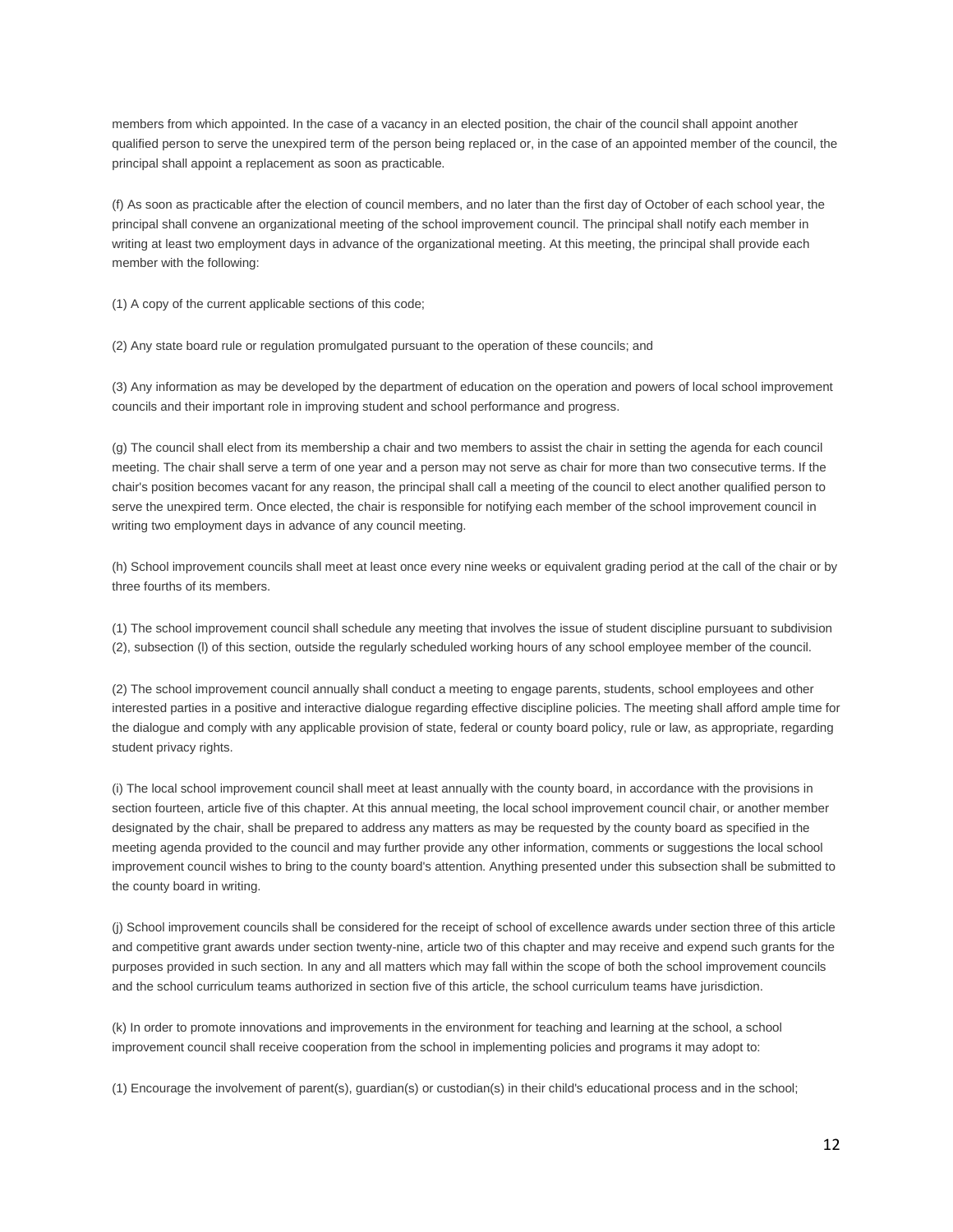(2) Encourage businesses to provide time for their employees who are parent(s), guardian(s) or custodian(s) to meet with teachers concerning their child's education;

(3) Encourage advice and suggestions from the business community;

(4) Encourage school volunteer programs and mentorship programs; and

(5) Foster utilization of the school facilities and grounds for public community activities.

(l) Each local school improvement council annually shall develop and deliver a report to the countywide council on productive and safe schools. The report shall include:

(1) Guidelines for the instruction and rehabilitation of students who have been excluded from the classroom, suspended from the school or expelled from the school, the description and recommendation of in-school suspension programs, a description of possible alternative settings, schedules for instruction and alternative education programs and an implementation schedule for such guidelines. The guidelines shall include the following:

(A) A system to provide for effective communication and coordination between school and local emergency services agencies;

(B) A preventive discipline program which may include the responsible students program devised by the West Virginia board of education as adopted by the county board, pursuant to the provisions of subsection (e), section one, article five, chapter eighteen-a of this code; and

(C) A student involvement program, which may include the peer mediation program or programs devised by the West Virginia board of education as adopted by the county board, pursuant to the provisions of subsection (e), section one, article five, chapter eighteena of this code; and

(2) The local school improvement council's findings regarding its examination of the following, which also shall be reported to the county superintendent:

(A) Disciplinary measures at the school; and

(B) The fairness and consistency of disciplinary actions at the school. If the council believes that student discipline at the school is not enforced fairly or consistently, it shall transmit that determination in writing, along with supporting information, to the county superintendent. Within ten days of receiving the report, the superintendent, or designee, shall respond in writing to the council. The county board shall retain and file all such correspondence and maintain it for public review.

(C) Any report or communication made as required by this subdivision shall comply with any applicable provision of state, federal or county board policy, rule or law, as appropriate, regarding student privacy rights.

(m) The council may include in its report to the county-wide council on productive and safe schools provisions of the State Board of Education policy 4373, student code of conduct, or any expansion of such policy which increases the safety of students in schools in this state and is consistent with the policies and other laws of this state.

(n) Councils may adopt their own guidelines established under this section. In addition, the councils may adopt all or any part of the guidelines proposed by other local school improvement councils, as developed under this section, which are not inconsistent with the laws of this state, the policies of the West Virginia Board of Education or the policies of the county board.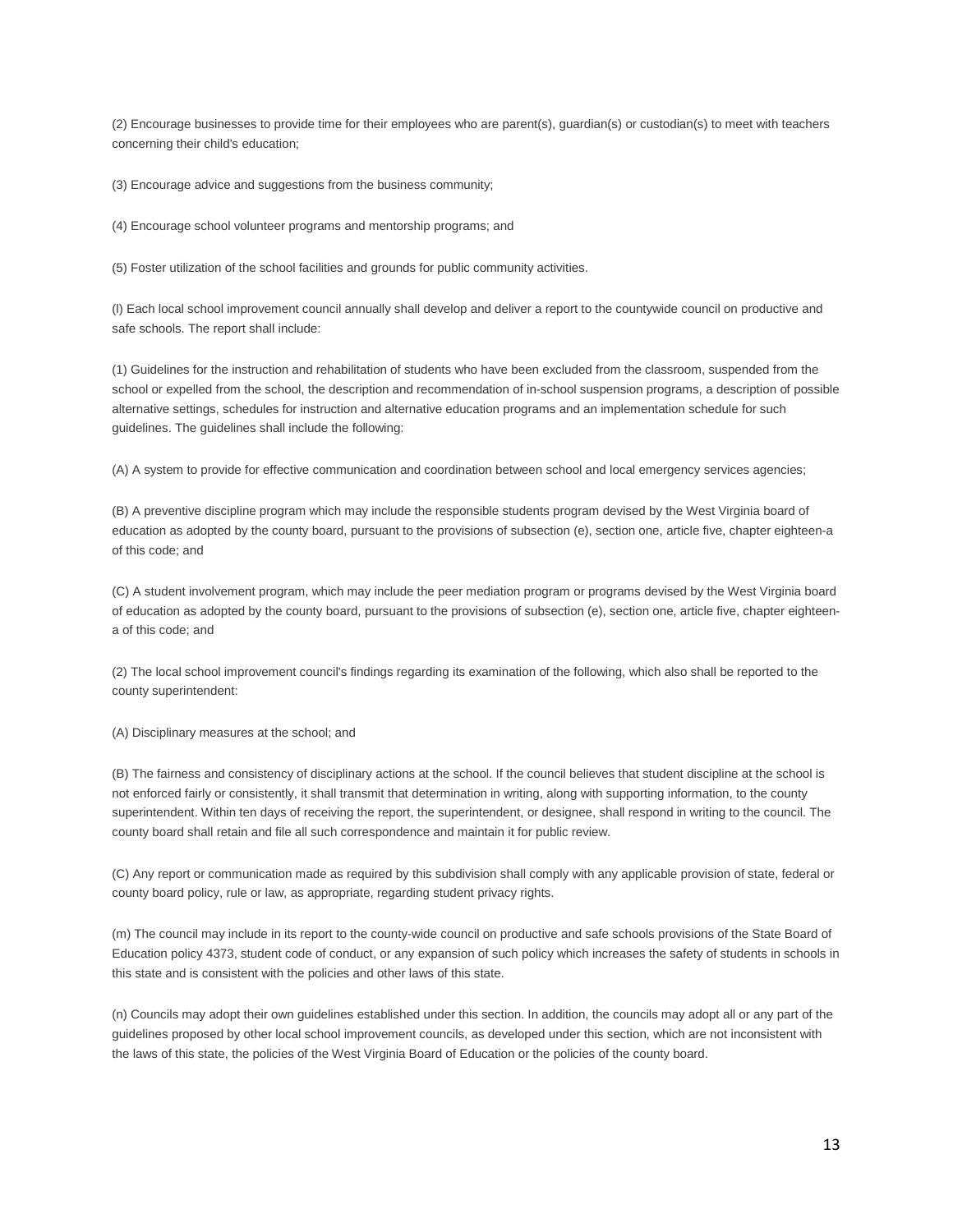(o) The State Board of Education shall provide assistance to a local school improvement council upon receipt of a reasonable request for that assistance. The state board also may solicit proposals from other parties or entities to provide orientation training for local school improvement council members and may enter into contracts or agreements for that purpose. Any training for members shall meet the guidelines established by the state board.

#### **§18-5A-2a. Local school improvement council modification for certain jointly established and across county schools**

### **This section was omitted**

### **§18-5A-3. Authority and procedures for local school improvement councils to request waivers of certain rules, policies and interpretations.**

The intent of this section is to establish a mechanism which allows local school level initiatives to be designed and implemented to meet local school needs and circumstances. In accordance with this intent, a local school improvement council established under the provisions of this article may propose alternatives to the operation of the public school which alternatives will meet or exceed the high quality standards established by the state board and will increase administrative efficiency, enhance the delivery of instructional programs, promote community involvement in the local school system or improve the educational performance of the school generally. The proposal of the council shall set forth the objective or objectives to be accomplished under the proposal, how the accomplishment of such objective or objectives will meet or exceed the standards established by the state board, the indicators upon which the meeting of such standards should be judged and a projection of any funds to be saved by the proposal and how such funds will be reallocated within the school. The alternatives proposed by the council may include matters which require the waiver of policies or rules promulgated by the state or county board and state superintendent interpretations: Provided, That such request for waiver be submitted to the appropriate board adopting said rule or policy and that board may approve the waiver. When a county board does not act within two months after receiving a request for waiver of a county board policy or rule or disapproves such a request, the local school improvement council may seek an advisory opinion from the state board regarding the waiver request. The county board shall furnish the state board with copies of all waiver requests together with their response thereto: Provided, however, That when a local school improvement council votes to waive a state superintendent's interpretation, the state superintendent need only be notified that the local council intends to waive the state superintendent's interpretation: Provided further, That notwithstanding any other provisions of the law to the contrary, council is not prohibited from permitting off-site classrooms to be developed in conjunction with local businesses if those sites have met the requirements established by the local board and if sites are located off campus. For an alternative to be proposed, at least two thirds of the members must vote in favor thereof: And provided further, That if the alternative to be proposed relates to a waiver of policies or rules promulgated by the state or county board and state superintendent interpretations affecting employees, then prior to the proposal of the alternative, a majority of the local affected employee group involved must agree.

A council may also submit a written statement, with supporting reasons, to the legislative oversight commission on education accountability recommending a waiver of a statute or legislative rule, which the commission shall review and determine whether a recommendation should be made to the Legislature to waive such statute or rule.

When a council decides to propose an alternative, it shall forward a copy of the proposal to the state board and the affected local board. The state board shall acknowledge receipt of the proposed alternative, promptly review the proposed alternative in consultation with the county board or their agents and, in its discretion, approve implementation of the alternative or reply to the council within a reasonable time as to its reasons for not approving the proposed alternative. If the state board approves a proposed alternative, the state board shall provide appropriate notice to the local school improvement council and the county board and shall establish a process for evaluation of the operation of the alternative. Approval for the operation of the alternative may be continued or revoked at any time based on the results and findings of the evaluation.

The state board shall submit a report to the legislative oversight commission on education accountability and the governoron the first day of September of each year summarizing the proposed alternatives received, approved or rejected, continued or revoked during the preceding school year and the results and findings of the evaluations. The report shall specifically identify all policy, rule, and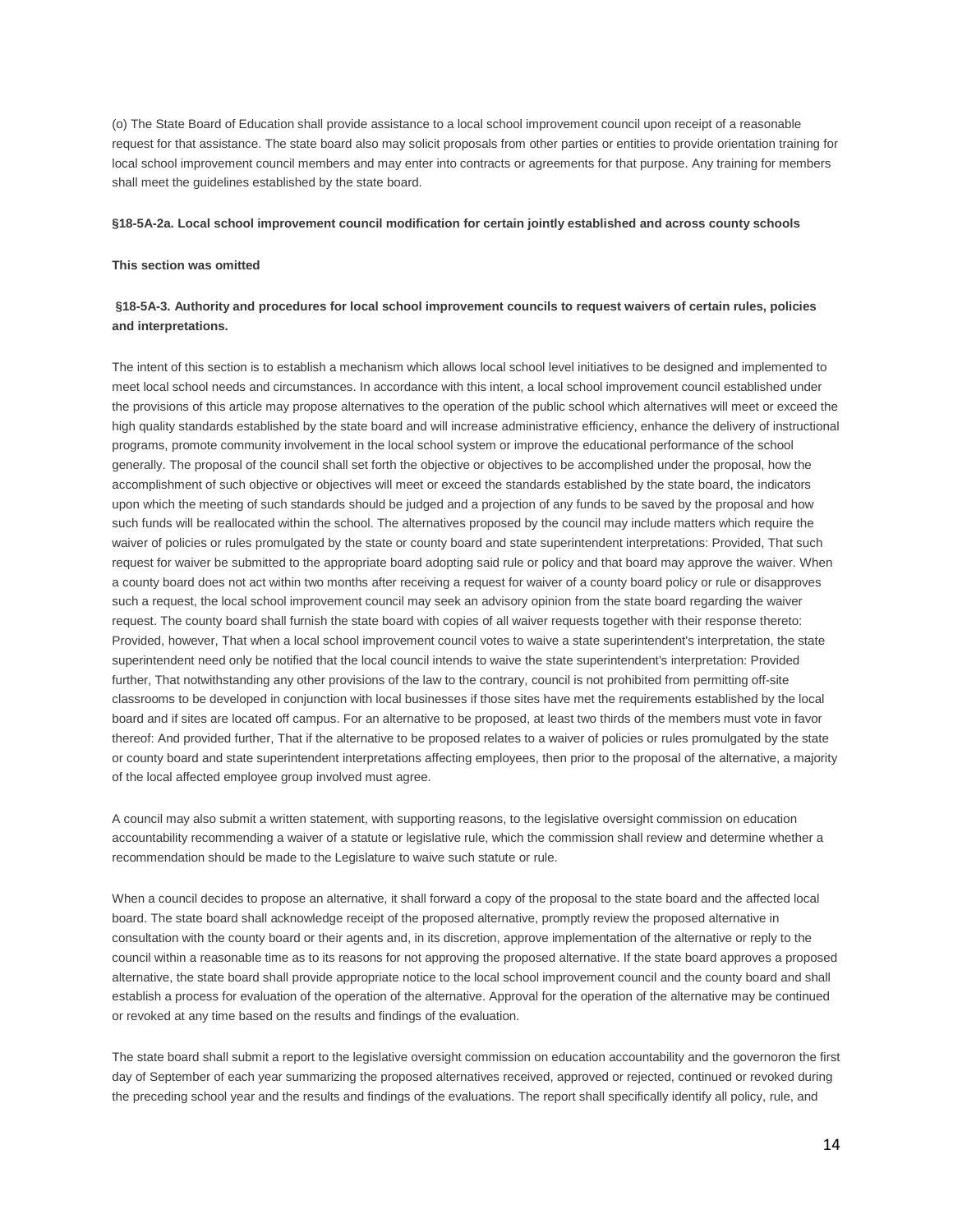interpretation waiver requests including those requests made to county boards by local school improvement councils received during the preceding year and the disposition of each.

#### **§18-5A-4. State board to establish criteria for selecting schools of excellence; annual school of excellence awards.**

The state board of education shall promulgate rules, in accordance with the provisions of article three-b, chapter twenty-nine-a of this code, outlining criteria for the identification of schools of excellence. Such criteria shall include, but not be limited to, improvement in student achievement in comparison to state and national norms, improvement in reducing drop-out rates, improvement in standardized test scores, implementation of advanced or innovative programs, implementation of the goals and purposes of jobs through education as provided in section eight, article two-e of this chapter, improvement in parent and community involvement, improvement in parent, teacher and student satisfaction, improvement in student attendance and other factors which promote excellence in education. Such rules shall be promulgated by the first day of January, one thousand nine hundred ninetyone. Such rules may not prohibit any school from applying for consideration as a school of excellence.

Each year, the state board shall select one high school, one middle or junior high school and one elementary school within each regional educational service agency district, and one vocational school selected on a statewide basis to be awarded school of excellence status.

The rules promulgated by the state board shall outline appropriate methods of recognizing and honoring the students, teachers and other employees and parents or members of the school community who have contributed to excellence in education at the school.

### **§18-5A-5. Public school faculty senates established; election of officers; powers and duties.**

 (a) There is established at every public school in this state a faculty senate which is comprised of all permanent, full-time professional educators employed at the school who shall all be voting members. Professional educators, as used in this section, means "professional educators" as defined in chapter eighteen-a of this code. A quorum of more than one half of the voting members of the faculty shall be present at any meeting of the faculty senate at which official business is conducted. Prior to the beginning of the instructional term each year, but within the employment term, the principal shall convene a meeting of the faculty senate to elect a chair, vice chair and secretary and discuss matters relevant to the beginning of the school year. The vice chair shall preside at meetings when the chair is absent. Meetings of the faculty senate shall be held during the times provided in accordance with subdivision (12), subsection (b) of this section as determined by the faculty senate. Emergency meetings may be held during noninstructional time at the call of the chair or a majority of the voting members by petition submitted to the chair and vice chair. An agenda of matters to be considered at a scheduled meeting of the faculty senate shall be available to the members at least two employment days prior to the meeting. For emergency meetings the agenda shall be available as soon as possible prior to the meeting. The chair of the faculty senate may appoint such committees as may be desirable to study and submit recommendations to the full faculty senate, but the acts of the faculty senate shall be voted upon by the full body.

 (b) In addition to any other powers and duties conferred by law, or authorized by policies adopted by the state or county board or bylaws which may be adopted by the faculty senate not inconsistent with law, the powers and duties listed in this subsection are specifically reserved for the faculty senate. The intent of these provisions is neither to restrict nor to require the activities of every faculty senate to the enumerated items except as otherwise stated. Each faculty senate shall organize its activities as it considers most effective and efficient based on school size, departmental structure and other relevant factors.

 (1) Each faculty senate shall control funds allocated to the school from legislative appropriations pursuant to section nine, article nine-a of this chapter. From those funds, each classroom teacher and librarian shall be allotted \$100 for expenditure during the instructional year for academic materials, supplies or equipment which, in the judgment of the teacher or librarian, will assist him or her in providing instruction in his or her assigned academic subjects or shall be returned to the faculty senate: *Provided,* That nothing contained herein prohibits the funds from being used for programs and materials that, in the opinion of the teacher, enhance student behavior, increase academic achievement, improve self esteem and address the problems of students at risk. The remainder of funds shall be expended for academic materials, supplies or equipment in accordance with a budget approved by the faculty senate. Notwithstanding any other provisions of the law to the contrary, funds not expended in one school year are available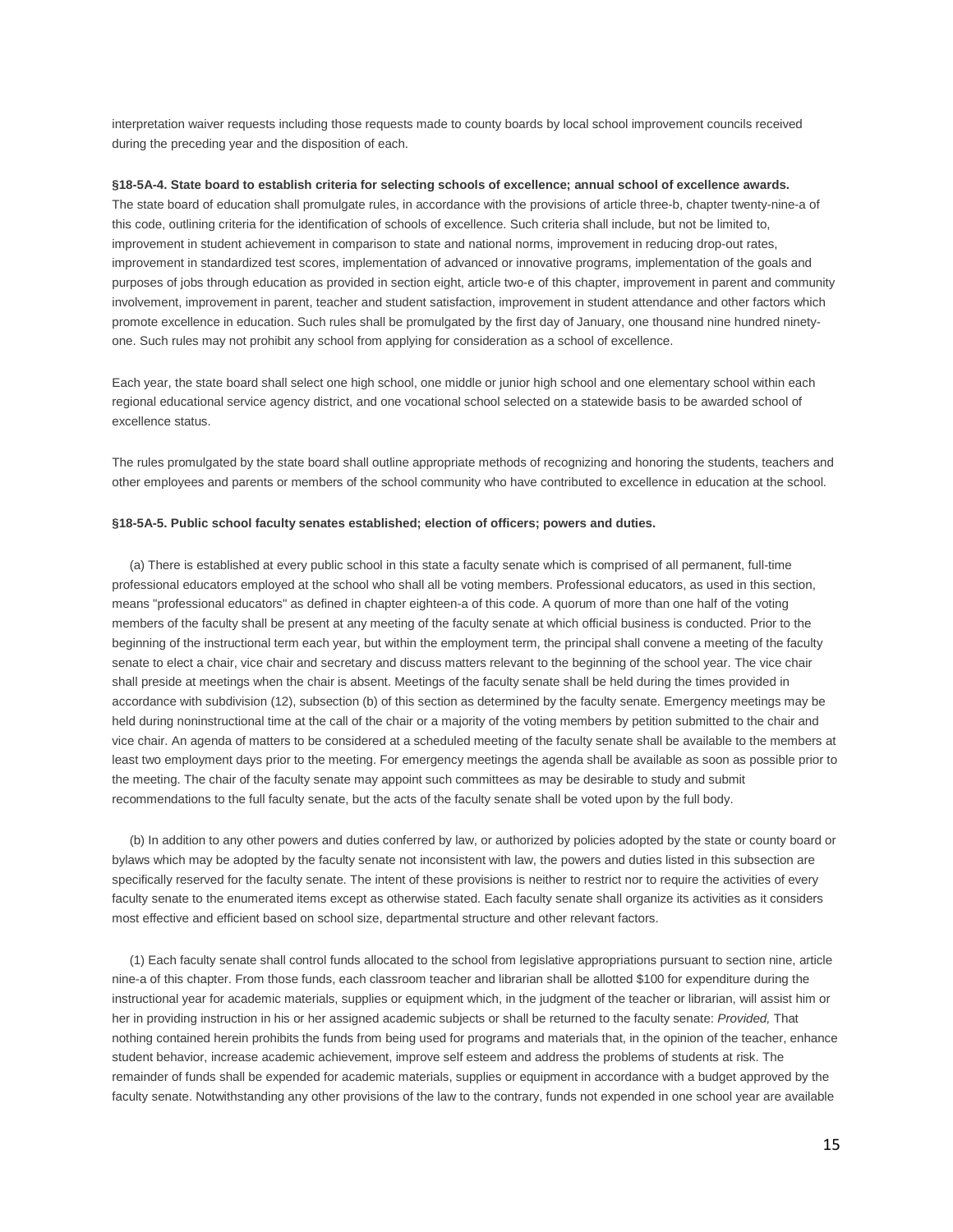for expenditure in the next school year: *Provided, however,* That the amount of county funds budgeted in a fiscal year may not be reduced throughout the year as a result of the faculty appropriations in the same fiscal year for such materials, supplies and equipment. Accounts shall be maintained of the allocations and expenditures of such funds for the purpose of financial audit. Academic materials, supplies or equipment shall be interpreted broadly, but does not include materials, supplies or equipment which will be used in or connected with interscholastic athletic events.

 (2) A faculty senate may establish a process for members to interview or otherwise obtain information regarding applicants for classroom teaching vacancies that will enable the faculty senate to submit recommendations regarding employment to the principal. To facilitate the establishment of a process that is timely, effective, consistent among schools and counties, and designed to avoid litigation or grievance, the state board shall promulgate a rule pursuant to article three-b, chapter twenty-nine-a of this code to implement the provisions of this subdivision. The rule may include the following:

(A) A process or alternative processes that a faculty senate may adopt;

 (B) If determined necessary, a requirement and procedure for training for principals and faculty senate members or their designees who may participate in interviews and provisions that may provide for the compensation based on the appropriate daily rate of a classroom teacher who directly participates in the training for periods beyond his or her individual contract;

 (C) Time lines that will assure the timely completion of the recommendation or the forfeiture of the right to make a recommendation upon the failure to complete a recommendation within a reasonable time;

 (D) The authorization of the faculty senate to delegate the process for making a recommendation to a committee of no less than three members of the faculty senate; and

 (E) Such other provisions as the state board determines are necessary or beneficial for the process to be established by the faculty senate.

 (3) A faculty senate may nominate teachers for recognition as outstanding teachers under state and local teacher recognition programs and other personnel at the school, including parents, for recognition under other appropriate recognition programs and may establish such programs for operation at the school.

 (4) A faculty senate may submit recommendations to the principal regarding the assignment scheduling of secretaries, clerks, aides and paraprofessionals at the school.

 (5) A faculty senate may submit recommendations to the principal regarding establishment of the master curriculum schedule for the next ensuing school year.

 (6) A faculty senate may establish a process for the review and comment on sabbatical leave requests submitted by employees at the school pursuant to section eleven, article two of this chapter.

 (7) Each faculty senate shall elect three faculty representatives to the local school improvement council established pursuant to section two of this article.

 (8) Each faculty senate may nominate a member for election to the county staff development council pursuant to section eight, article three, chapter eighteen-a of this code.

 (9) Each faculty senate shall have an opportunity to make recommendations on the selection of faculty to serve as mentors for beginning teachers under beginning teacher internship programs at the school.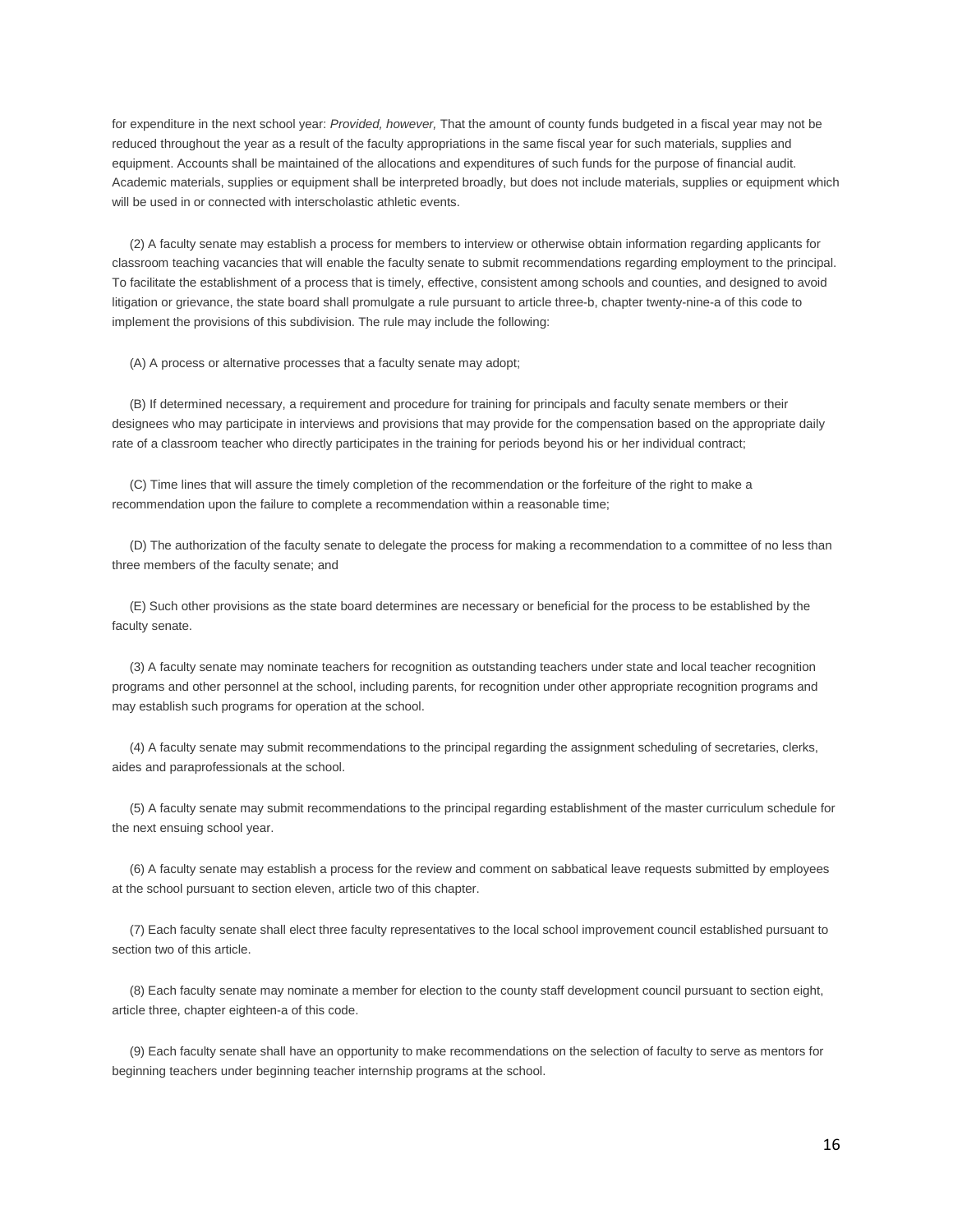(10) A faculty senate may solicit, accept and expend any grants, gifts, bequests, donations and any other funds made available to the faculty senate: *Provided,*That the faculty senate shall select a member who has the duty of maintaining a record of all funds received and expended by the faculty senate, which record shall be kept in the school office and is subject to normal auditing procedures.

 (11) Any faculty senate may review the evaluation procedure as conducted in their school to ascertain whether the evaluations were conducted in accordance with the written system required pursuant to section twelve, article two, chapter eighteen-a of this code or pursuant to section two, article three-c, chapter eighteen-a of this code, as applicable, and the general intent of this Legislature regarding meaningful performance evaluations of school personnel. If a majority of members of the faculty senate determine that such evaluations were not so conducted, they shall submit a report in writing to the State Board of Education: *Provided,* That nothing herein creates any new right of access to or review of any individual's evaluations.

 (12) A local board shall provide to each faculty senate a two-hour block of time for a faculty senate meeting on a day scheduled for the opening of school prior to the beginning of the instructional term and at least four additional two-hour blocks of time during noninstructional days, with each two-hour block of time scheduled once at least every forty-five instructional days. A faculty senate may meet for an unlimited block of time during noninstructional days to discuss and plan strategies to improve student instruction and to conduct other faculty senate business. A faculty senate meeting scheduled on a noninstructional day shall be considered as part of the purpose for which the noninstructional day is scheduled. This time may be used and determined at the local school level and includes, but is not limited to, faculty senate meetings.

 (13) Each faculty senate shall develop a strategic plan to manage the integration of special needs students into the regular classroom at their respective schools and submit the strategic plan to the superintendent of the county board periodically pursuant to guidelines developed by the State Department of Education. Each faculty senate shall encourage the participation of local school improvement councils, parents and the community at large in developing the strategic plan for each school.

 Each strategic plan developed by the faculty senate shall include at least: (A) A mission statement; (B) goals; (C) needs; (D) objectives and activities to implement plans relating to each goal; (E) work in progress to implement the strategic plan; (F) guidelines for placing additional staff into integrated classrooms to meet the needs of exceptional needs students without diminishing the services rendered to the other students in integrated classrooms; (G) guidelines for implementation of collaborative planning and instruction; and (H) training for all regular classroom teachers who serve students with exceptional needs in integrated classrooms.

#### **§18-5A-6. Establishment of school curriculum teams; process for teacher collaboration to improve learning.**

 (a) There shall be established at each school in the state a school curriculum team composed of the school principal, the counselor designated to serve that school and no fewer than three teachers representative of the grades taught at the school and chosen by the faculty senate: In instances where the counselor is assigned to an elementary school or a combination elementary and middle school on less than a one-half time basis, a school curriculum team established at that school may meet on days when the counselor is not at the school and the principal shall consult with the counselor on the issues relevant to the meeting agenda.

(b) The purposes of this section are to implement the following goals:

 (1) Provide professional opportunities for teachers, administrators and other school personnel that allow them to have a direct voice in the operation of their schools and to create a culture of shared decision-making focused on the ultimate goal of raising student achievement;

 (2) Encourage the use of different, high-quality models of teaching, scheduling and other aspects of educational delivery that meet a variety of student needs;

 (3) Increase high-quality educational opportunities for all students that close achievement gaps between high-performing and low-performing groups of public school students; and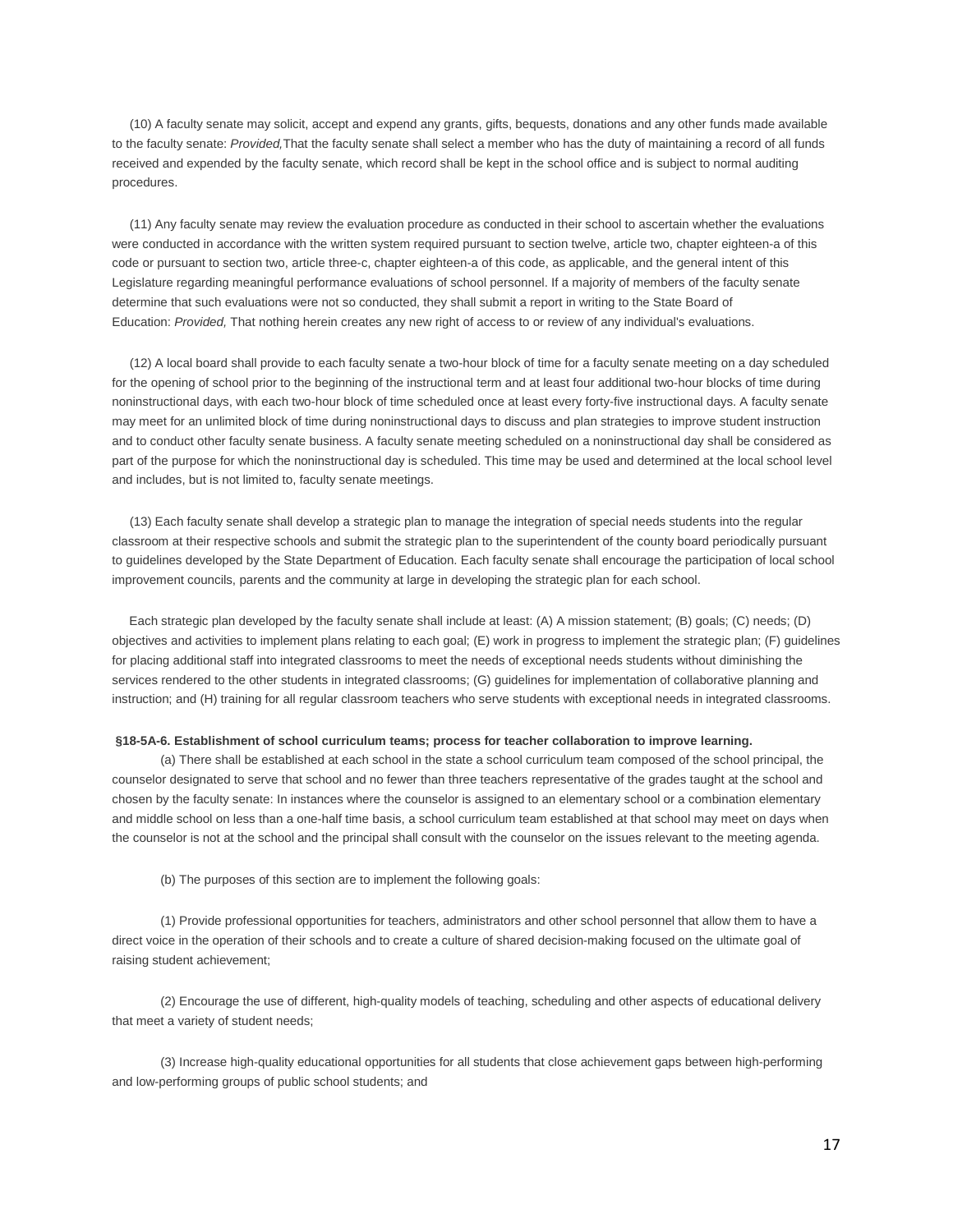(4) Provide public schools with increased school-level freedom and flexibility to achieve these purposes when they have achieved exceptional levels of results-driven accountability.

(c) Powers and duties of the school curriculum team. --

 (1) Establish for use at the school the programs and methods to be used to implement a curriculum based on stateapproved content standards that meet the needs of students at the individual school.

(A) The curriculum shall focus on reading, composition, mathematics, science and technology.

 (B) The curriculum thus established shall be submitted to the county board which may approve for implementation at the school or may return to the curriculum team for reconsideration.

 (2) Review the list of other, non-required testing and assessment instruments provided by the state board through the statewide assessment program as provided in section five, article two-e of this chapter. The curriculum team may select one or more tests or assessment instruments that are applicable to the grade levels at the school for use at the school to improve student learning.

 (3) Establish for use at the school the assessments, instructional strategies and programs that it determines are best suited to promote student achievement and to achieve content standards for courses required by the state board. The curriculum team shall submit the established assessments, instructional strategies and programs to the county board which shall approve the recommendations for implementation at the school or shall return them to the curriculum team for reconsideration.

 (d) Notwithstanding subsection (c) of this section, the school curriculum team established at a school that has achieved adequate yearly progress or has achieved an accreditation status of distinction or exemplary in accordance with section five, article two-e of this chapter, may use the assessments and implement the instructional strategies and programs consistent with the approved curriculum that it determines are best suited to promote student achievement at the school.

 (1) The school may not be required to assess students using any specific assessment except the state summative assessment known as the WESTEST2 or any successor tests, the Alternative Performance Task Assessment, the Online Writing Assessment, and the National Assessment of Educational Progress (NAEP); and

 (2) The school may not be required to employ any specific instructional strategy or program to achieve content standards for courses required by the state board, except as approved by the school curriculum team.

 (e) If a school fails to achieve adequate yearly progress or if it receives any school approval level other than distinction or exemplary as set forth in section five, article two-e of this chapter, the curriculum team may not exercise the options provided in subsections (d) and (i) of this article until the school has regained one or more of these credentials.

 (f) Nothing in this section exempts a school from assessments required by statute or state board policy including, but not limited to, the state summative assessment known as the WESTEST2 or any successor tests, the Alternative Performance Task Assessment, the Online Writing Assessment, and the National Assessment of Educational Progress (NAEP).

 (g) The school curriculum team may apply for a waiver for instructional resources approved and adopted pursuant to article two-a of this chapter if, in the judgment of the team, the instructional resources necessary for the implementation of the instructional strategies and programs best suited to teach the school's curriculum are not available through the normal adoption process.

 (h) The school curriculum team may apply for a grant from the state board to develop and/or implement remedial and accelerated programs to meet the needs of the students at the individual school.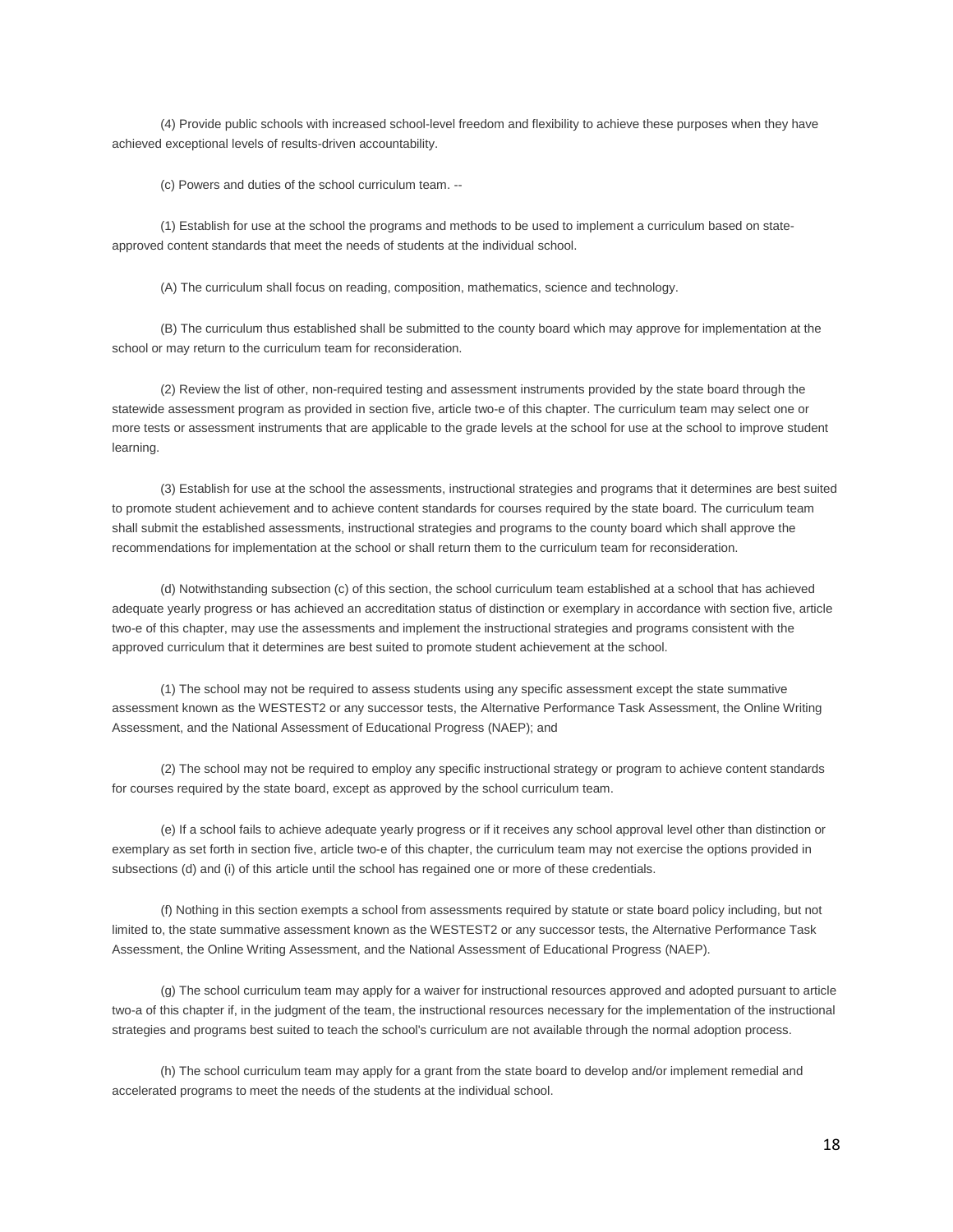(i) *Process for teacher collaboration. --*

 (1) Notwithstanding the application and approval process established by article five-c of this chapter, at a school that has achieved adequate yearly progress or has achieved a school accreditation status of distinction or exemplary in accordance with section five, article two-e of this chapter, the faculty senate, with approval of the principal, may establish a process for teacher collaboration to improve instruction and learning.

 (A) The collaborative process may be established in addition to, or as an alternative to, the school curriculum team provided for in subsection (a) of this section.

 (B) The mission of the collaboration process is to review student academic performance based on multiple measures, to identify strategies to improve student performance and make recommendations for improvement to be implemented subject to approval of the principal.

 (C) The teacher collaborative includes members the faculty senate determines are necessary to address the needed improvements in the academic performance of students at the school. If applicable, the collaborative may consist of multiple subject area subcommittees which may meet independently.

 (2) If a collaborative process is established as an alternative to the school curriculum team, the teacher collaborative has all the powers and duties assigned to school curriculum teams.

 (A) The collaborative process also may incorporate the functions of the Strategic Planning Committee, the Technology Team, and/or the School Support Team.

 (B) When the functions of any or all of these committees are incorporated into the collaborative process, the school is not required to establish a separate committee for any one whose functions have been assumed by the collaborative.

### **§18-5A-3a. Waivers of statutes granted to public schools pursuant to recommendations submitted by local school improvement councils; limitations.**

 (a) The Legislature hereby grants a waiver from the statute or statutes indicated for the following school or schools pursuant to and for the purposes enumerated in the written statement recommending the waiver, with supporting reasons, approved by the local school improvement council of the respective schools and recommended by the Legislative Oversight Commission on Education Accountability in accordance with the provisions of section three of this article. The grant of a waiver to a statute means that the school or schools granted the waiver may implement the actions as specifically described in their written statement notwithstanding the provisions of this code from which they are specifically waived. These waivers are limited to the purposes as specifically described in the statement upon which the Legislative Oversight Commission on Education Accountability made its recommendation for a waiver to the Legislature and are expressly repealed for any modification or implementation of the described actions which changes those purposes. However, nothing in this section prohibits a local school improvement council school that has been granted a waiver from submitting a request to the Legislative Oversight Commission on Education Accountability for modifications, subject to approval in accordance with section three of this article.

(b) The following waivers are granted:

 Section two-b, article three, chapter eighteen-a of this code is waived for the schools of Cabell County for the purpose of implementing a comprehensive new teacher induction program, which purposes are as more specifically described in the schools' written statement approved by the county board and submitted to the Legislative Oversight Commission on Education Accountability on February 24, 2011. *Note: WV Code updated with legislation passed through the 2013 [1st Special Session](http://www.legis.state.wv.us/Bill_Status/Bills_all_pass.cfm?year=2013&sessiontype=1x&btype=bill)*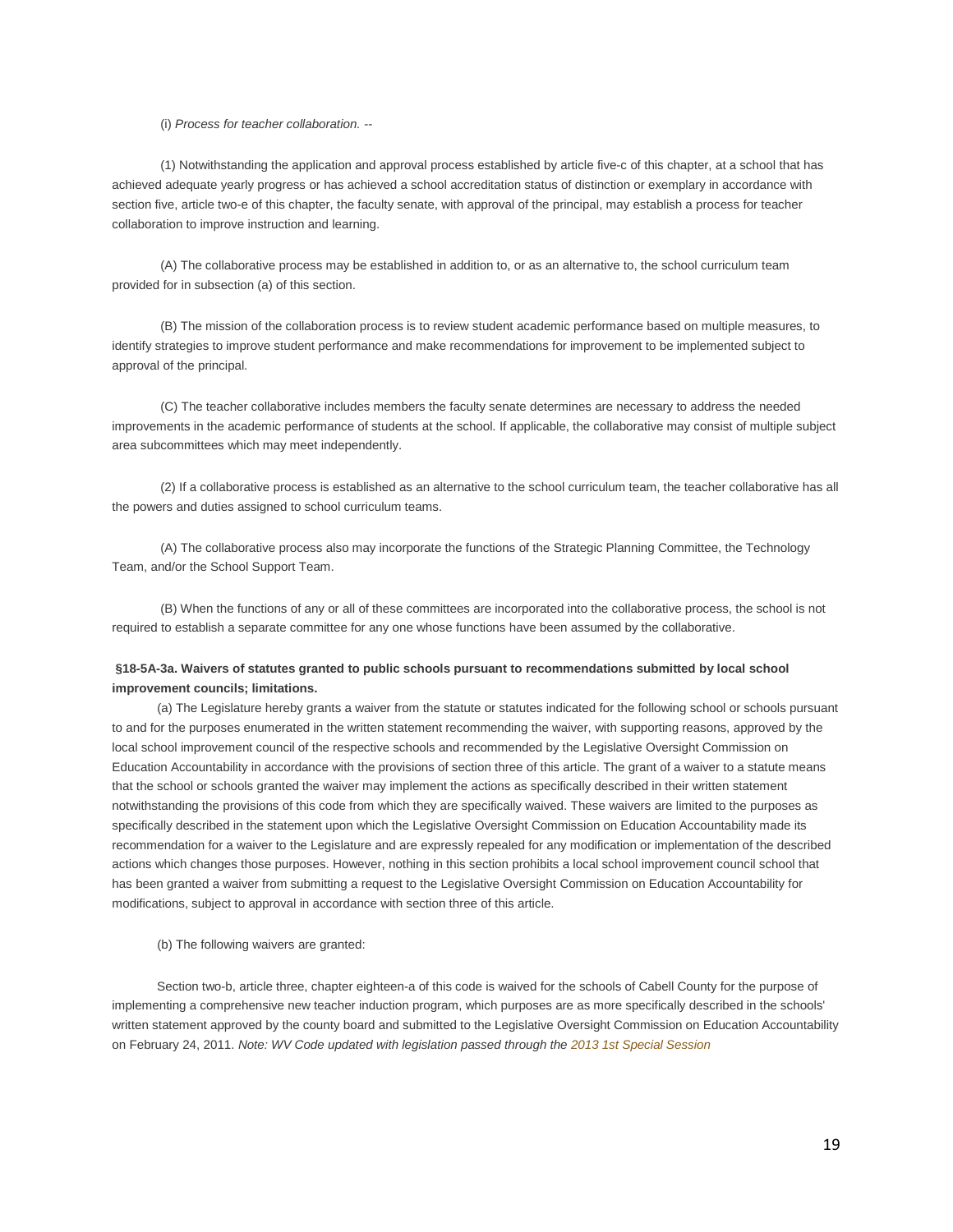# **Resources and Tips for Effective Local School Improvement Councils**

- I. Tips for Council Operations
- II. Effective Local School Improvement Council Meetings Planning Considerations
- III. Members and Meetings
- IV. Problem-Solving Process
- V. Meeting Participation
- VI. Sample LSIC Meeting Evaluation Tool
- VII. Suggestions for Local School Councils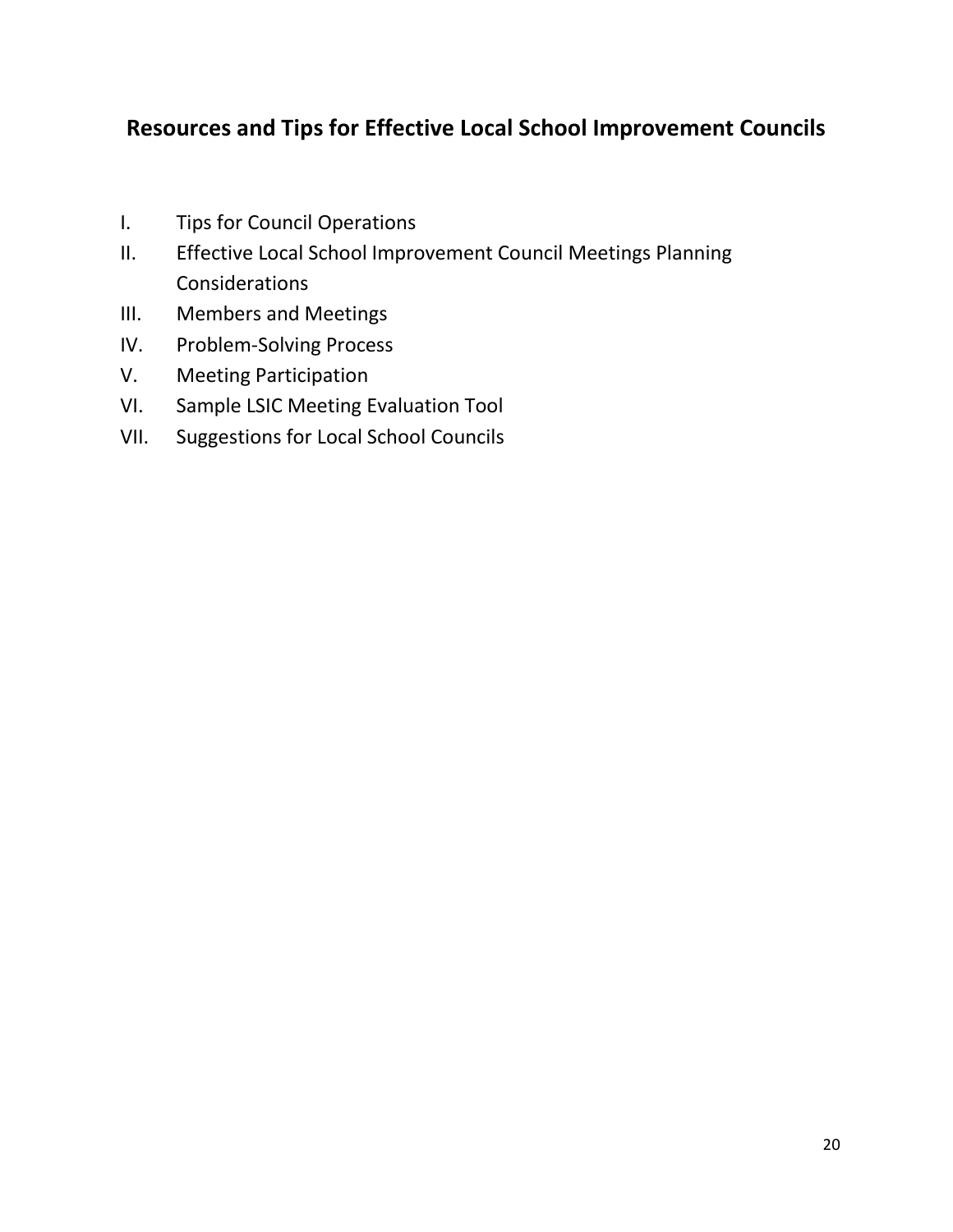# **I. Tips for Council Operations**

- 1) The LSIC chair should clarify what is expected of the Council for each item on a meeting's agenda.
- 2) Council members should have the opportunity to suggest agenda items at each meeting.
- 3) Council members need background information concerning laws, policies, and regulations affecting their advisory and decision-making roles.
- 4) Council members need access to the expertise and experience of central office personnel when providing advice or making decisions. Such communication keeps staff informed through the system, enables better decision making, and avoids the duplication of efforts.
- 5) Council meetings should be monitored to assure appropriate interaction and participation. That is, Council members need to be aware of how the meeting is progressing and how effectively all members are interacting.
- 6) Council members should recognize and attend to the importance of nonverbal communication. Nonverbal communication may reflect withdrawal, the desire to control, or the desire to communicate. Attention to these signals may facilitate more open communications.
- 7) Council members need to understand the importance of good listening skills and work to improve their individual listening skills.
- 8) Meeting agendas should be positive and productive. (Standard meeting courtesies can be practiced to bring this about, such as starting and stopping on time, allowing for some informal discussion and bonding activities early in the year, summarizing discussion, and checking for members' understanding.)
- 9) Councils should have good meetings, with members following principles such as setting ground rules early in the meeting, allowing everyone the opportunity to speak, attending meetings prepared to discuss agenda items, and being willing to listen to all views.
- 10) Council members should recognize that their role is to propose suggestions for improving the operations of a school. (They also have the power to seek waivers to state and local policies, rules, and regulations.)
- 11) Councils should set both long-term and short-term goals. The long-term goals are necessary to bring about substantive school improvement. The short-term goals enable a Council to reach and celebrate interim successes.
- 12) Councils should continuously evaluate their efforts. Monitoring progress helps people to see how close they are to achieving their goals.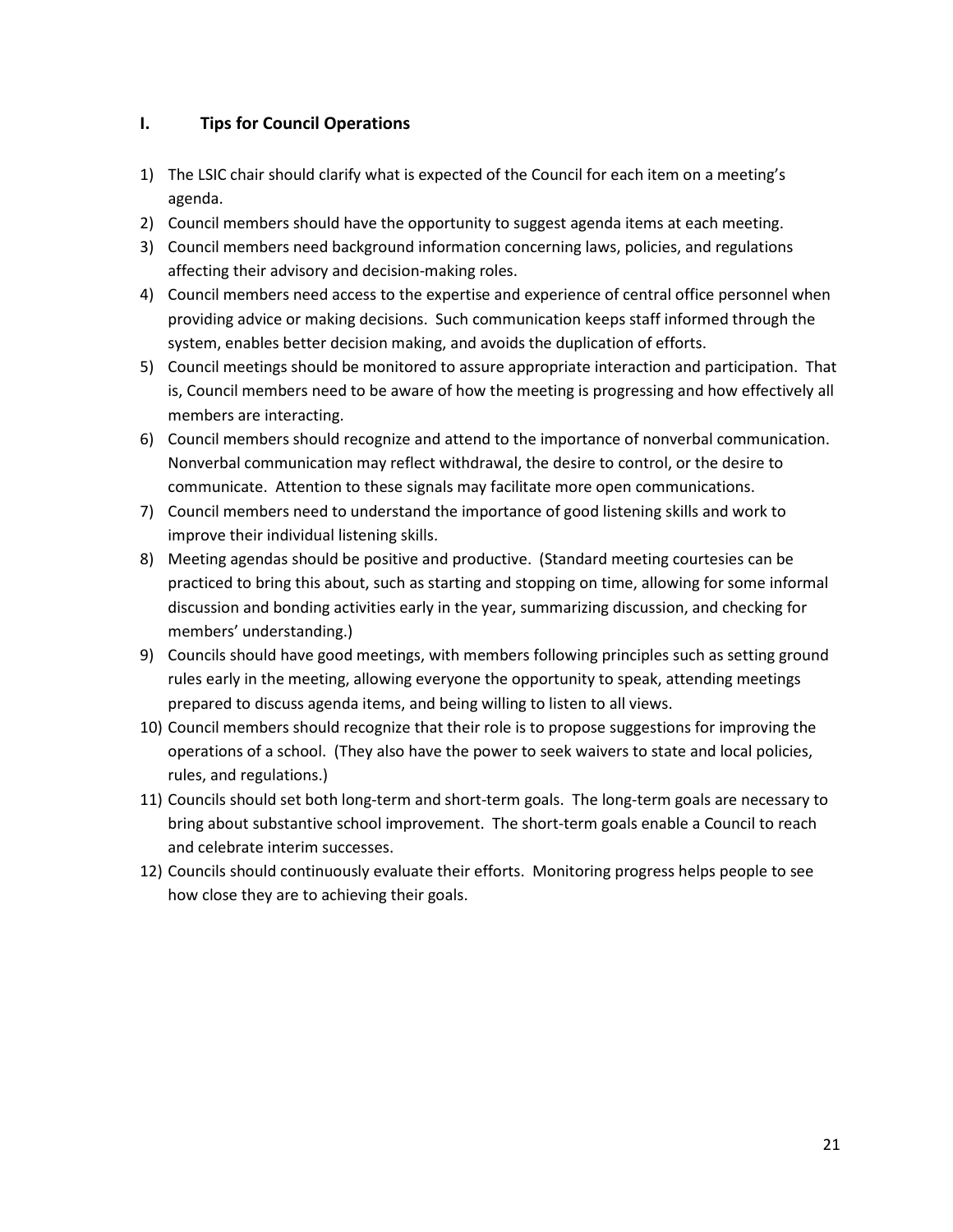# **II. Effective Local School Improvement Council Meetings Planning Considerations**

Most effective school improvement council meetings share common features, such as written agendas, minutes, announcements, and reports. It is recommended that school improvement councils consider the following in planning their meetings:

- 1) Agendas—most councils make written agendas available to council members an audience member for each meeting.
- 2) Minutes—minutes taken at the meetings serve as an official record of discussions and decisions. Minutes from previous meetings may be distributed to council members at or before the next meeting.
- 3) Correspondence/Announcements—most councils place correspondence as an agenda item at the beginning of the meeting. Correspondence may include information such as announcements from the central office, reports from foundations, and requests for proposals.
- 4) Reports—reports are a way to present information to the council. A principal's report offers information about school programs and activities. Other reports summarize council committee work.
- 5) Committees—committees are a means of getting work done efficiently. Committee members meet outside of regular council meeting times. They investigate issues, read research, compile their findings, and report recommendations at the regular council meeting. Committees may include members who are not on the council.
- 6) Seating Patterns and Meeting Places—generally, council members sit together at tables that permit them to see and hear each other. Many councils arrange their seats so that audience members can see and hear them. The room should be comfortable and accommodate the size of the audience.
- 7) Public Participation—most councils have an official place on the agenda to hear the concerns of the people, or may invite presentations from nonmembers.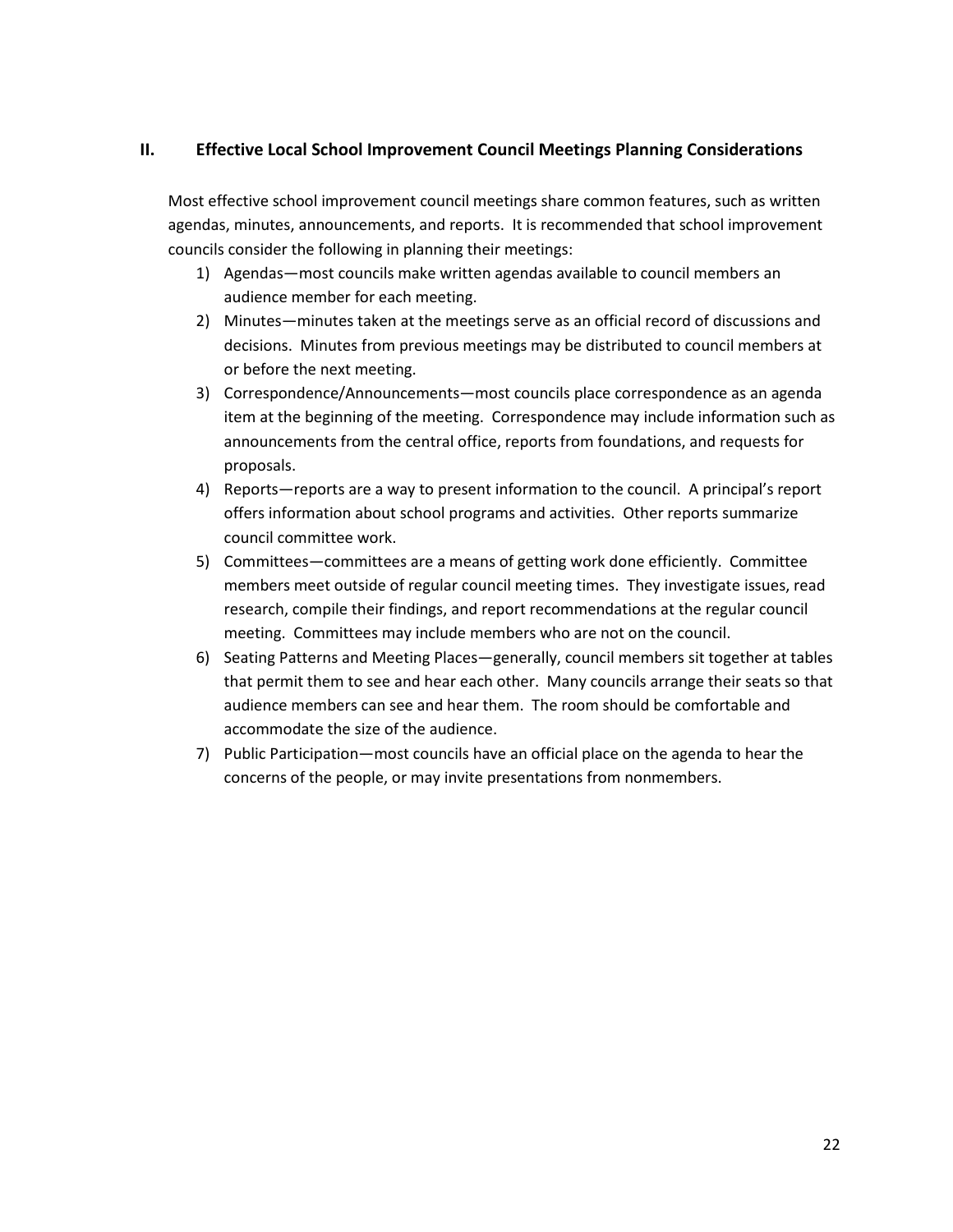# **III. Members and Meetings**

Each Council member is responsible for doing his/her part to make meetings productive. Between meetings, members should study the issues and generate possible solutions to problems. During meetings, they should represent their constituents, yet set aside self or constituent-group interests that may interfere with Council goals. Council members need to listen with open minds and make thoughtful, well-informed decisions. All Council members need to stick to the meeting agenda members should present their viewpoints briefly and allow the meeting to move from one agenda item to the next.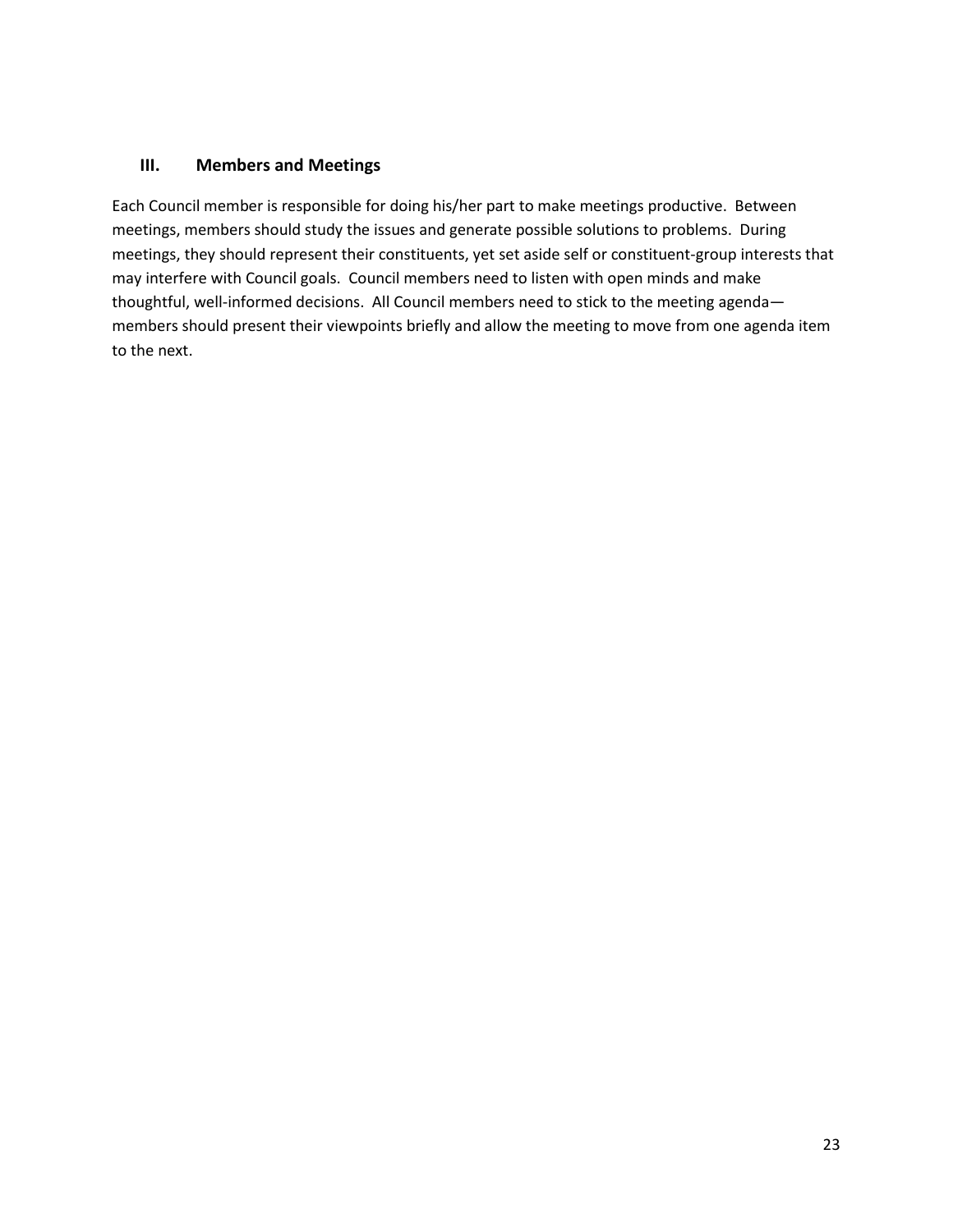# **IV. Problem-Solving Process**

The steps in the process follow a traditional planning model:

- 1) *Assess Improvement Needs*. This step focuses on gathering data to identify areas in need of improvement. There are four primary sources of needs assessment date: (a) staff, parent, and student perception data; (b) student outcome data, including analysis of state and district test program results; (c) archival data such as attendance rates, vandalism, and mobility; and (d) recommendations from state and regional accreditation teams.
- 2) *Establish priorities*. After needs assessment results have been analyzed and reported, the improvement team should set priorities by ranking needs according to what must be accomplished. The team can write statements of problems to be solved and establish action objectives to address each problem statement. Efforts should be made to identify areas of strength as well as concerns.
- 3) *Develop school improvement plans*. The team should write an improvement plan for each improvement goal or objective. The plan should specify activities and a timeline to accomplish each objective. It is often helpful in the development of a plan to do a task analysis of the steps necessary to accomplish the objective.
- 4) *Identify resources and support needed*. To implement the improvement plans, new materials, equipment, facilities and other resources may be needed. Support from within and outside the district may be needed in coordinating logistics. Ongoing support to the personnel implementing improvement efforts is critical to sustaining reform efforts.
- 5) *Create a time frame for improvement efforts*. Timelines provide targets to achieve. However, realistic schedules must be established to avoid frustration and discouragement. Experience tells us that it is unrealistic to expect to implement improvement plans without some glitches. Creating the plan for the first time may take a year; renewing it yearly may take only a month or two.
- 6) *Implement the improvement plan*. Preparing to implement improvement plans involves creating awareness, setting expectations, assigning roles and responsibilities, and making logistical arrangements. The improvement team should communicate the scope of each plan to the entire faculty. A clear vision of what is to happen needs to be established. Actual implementation may be carried out by the school improvement team or by task forces of subcommittees.
- 7) *Monitor and evaluate progress*. This step determines if the plans implemented attained the attained the improvement objectives. Evaluation requires careful collection of implementation data, clearly defined student outcome measures, and a willingness to impartially assess the success of the improvement plans. The principal will need to communicate often with the school improvement team and keep written records of progress made accomplishing each improvement objective.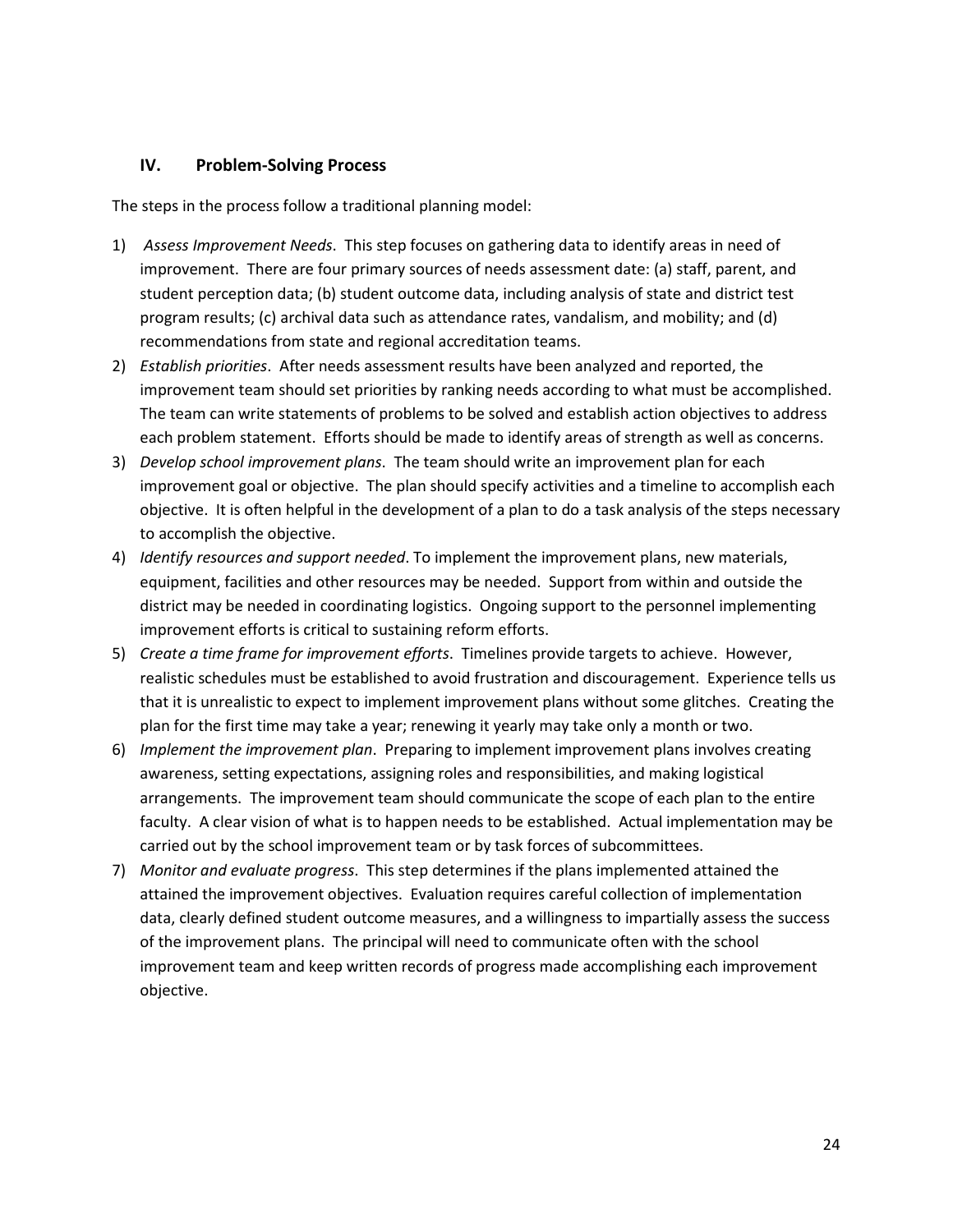# **V. Meeting Participation**

### **School-Based Decision-making Teams**

- 1) Do your homework. Take the time to understand the issues and to anticipate different perspectives. Write down a list of questions you need answered before you can make good decisions.
- 2) Put the interests of the school ahead of any self or constituent group interest. You may have been selected because you represent a particular point of view, but this does not mean that you are obligated to look out for the interests of only one type of child, one age group, one program, or one cause.
- 3) Be willing to listen and do not make snap decisions. Truly listening requires an open mind and a ready ear. Speak out if it appears that the team night take action without adequate information or discussion.
- 4) Attend to others while they are voicing their opinions, sampling interest, or exploring commitments to proposals. Avoid shuffling papers or engaging in side conversations while someone else is talking. Nonverbal expressions can give away how you really feel about a person or an idea. Encourage other members of the team to participate, including the quiet ones. Interrupt monopolizers and seek the viewpoints of others.
- 5) Stick to the issues and items on the agenda. Avoid brining up or discussing irrelevant issues. Make your points briefly and move on. Ineffective tams allow members to repeat themselves, digress, reminisce, or needlessly provoke controversy with others. Tell people when they are "off the topic." Summarize the main points every 15-20 minutes. Ask members if they are ready to move on an item when you feel the issue has been adequately explored. Encourage opportunities for all members to suggest agenda items, and set time limits for discussion of each item on the agenda.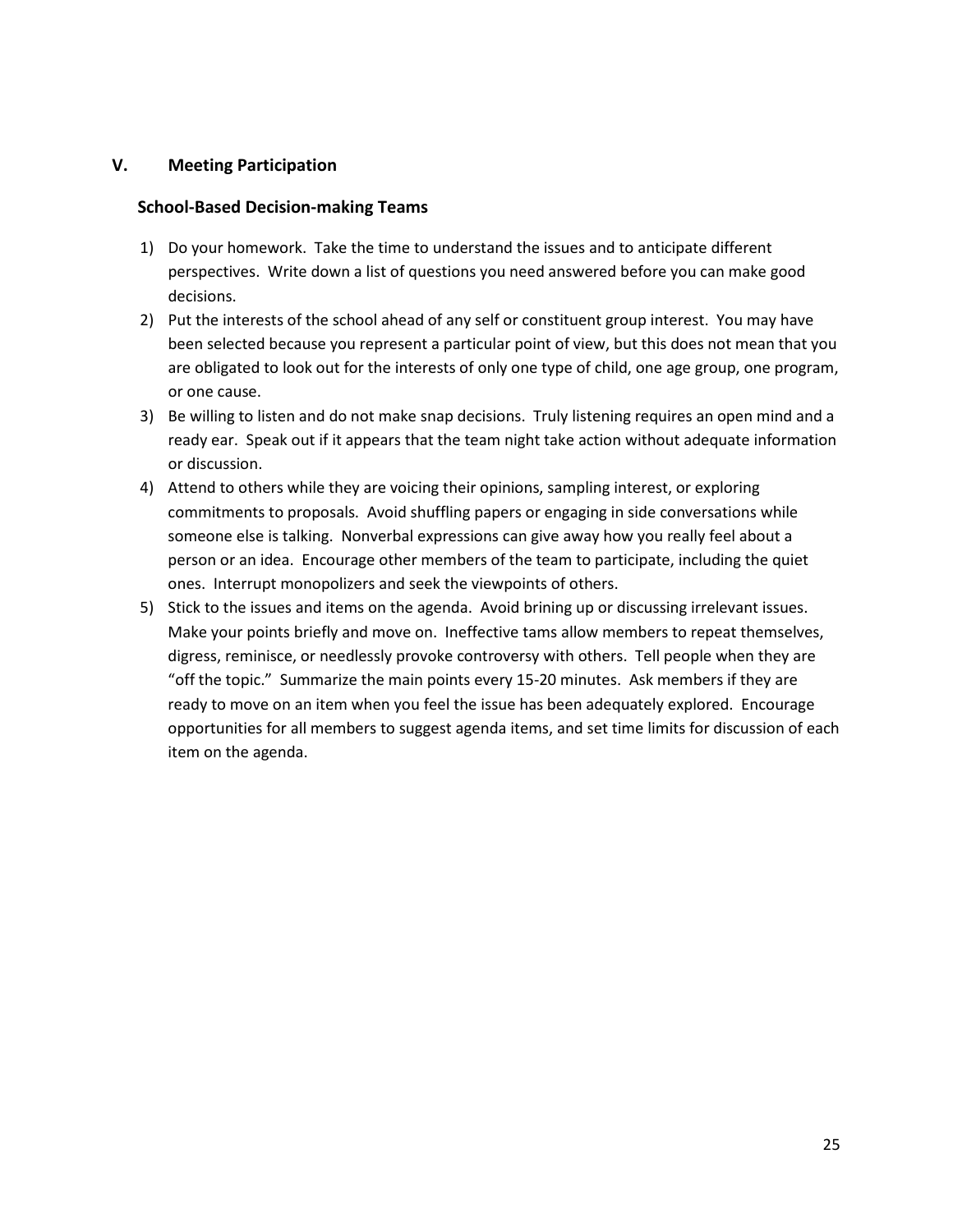# **VI. Sample LSIC Meeting Evaluation Tool**

|    |                                                                                                | Yes | Some-<br>times | No |
|----|------------------------------------------------------------------------------------------------|-----|----------------|----|
| 1) | The purpose of each meeting is clearly defined.                                                | Υ   | S              | N  |
| 2) | We agree on what we want to accomplish<br>by the end of the meeting.                           | Υ   | S              | N  |
| 3) | Team Members prepare for our meetings                                                          | Υ   | S              | N  |
| 4) | We review our progress during meetings.                                                        | Υ   | S              | N  |
| 5) | We allocate our use of meeting time well                                                       | Υ   | S              | N  |
| 6) | Major ideas and decisions are recorded<br>during the meeting.                                  | Υ   | S              | N  |
| 7) | We prioritize agenda items.                                                                    | Υ   | S              | N  |
| 8) | We delegate some tasks to subcommittees.                                                       | Υ   | S              | N  |
| 9) | Everyone expresses their views in our meetings.                                                | Υ   | S              | N  |
|    | 10) We review and confirm what has been agreed<br>upon and who will do what before adjourning. | Υ   | S              | N  |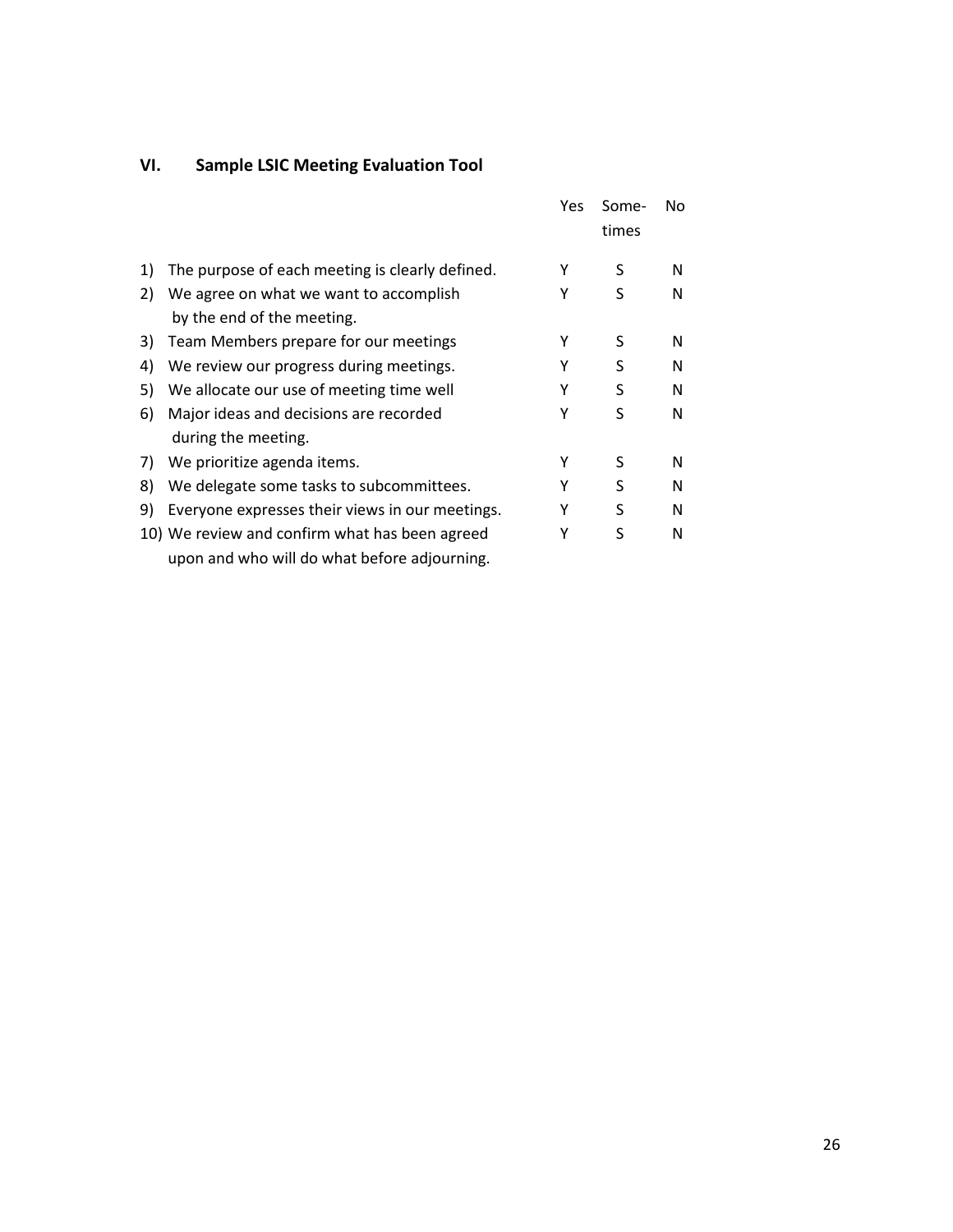# **VII. Suggestions for Local School Councils**

### **Become Familiar with Your School**

### *Visit the school during the school day.*

The real business of school happens during the school day. Council members who come to school when the students are there learn more about what is actually happening at the school.

You should accept invitations from the principal or teachers to visit. If no one invites you to the school, ask the principal to set up an in-school orientation for LSC members.

### *Attend School Functions and events.*

School functions give Council members a better idea about school priorities.

### *Talk with staff and students.*

While visiting the school and attending school functions, take time to talk informally with students and staff. In addition, your Council may want to attend or set up meetings to exchange ideas with faculty and students.

### **Learn the Ropes**

# *Learn the basics of parliamentary procedure*

Councils generally use parliamentary procedure to run their meetings and to make formal decisions.

### **Do your Homework**

### *Request materials before the day of the meeting.*

It is inconvenient for members to read materials at a meeting. Make sure you and other Council members pick up or receive important papers ahead of time.

### *Read important materials before discussing or approving them.*

Local School Improvement Councils are flooded with materials. Consequently, members have to choose both which materials they will read and when they will read them. Often these are hard choices. If you are uncertain about what is most important, ask the principal or other Council members. Then do not forget to read those materials before the meeting when they will be discussed and/or approved.

# **Vote in an Informed Manner**

# *Plan ahead so that Council members can do their homework.*

If possible, provide council members with meeting materials in advance to allow time to become familiar with the items on the agenda.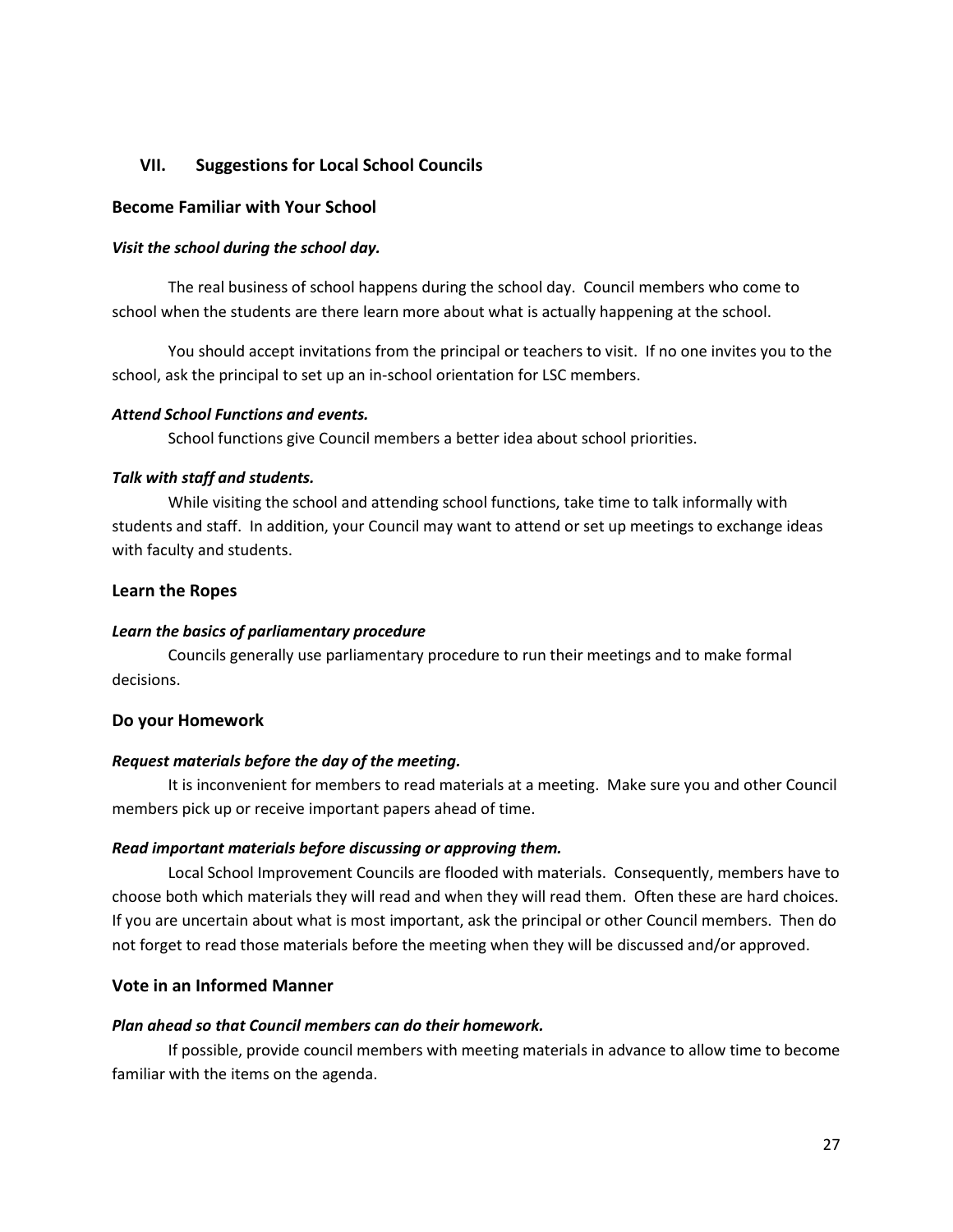# **Learn How to Inform Other LSC Members**

### *Find out how to add something to the agenda.*

When you want to share information or an idea with the rest of the Council, have your issue put on the agenda for the next meeting. Generally the chairperson is responsible for making out the agenda, but some LSICs hold agenda-setting meetings prior to their regular meetings. Since not all LSICs develop the agenda in the same way, you will have to find out how your Council does this. Once in a while, you may decide to present something to the LSIC at the last minute. In this case, the agenda should be amended at the start of the meeting—before other business is conducted. You simply make a motion to amend the agenda to include your presentation. Before the vote on your motion, the chairperson is likely to confer with you about what you want to say and where to put it on the agenda. Amending the agenda is a last-minutes strategy; whenever possible, have your issue or presentation put on the agenda prior to the meeting.

# **Follow Through on your Responsibilities**

### *Attend LSIC meetings regularly*

Many LSICs spend time dealing with poor attendance and filling Council vacancies. Avoid this by going to all meetings.

### *Attend LSIC Committee meetings*

Delegating specific jobs to committees can make your LSIC more effective. Because they seek broad input for their recommendations, LSIC committees usually welcome all at their meetings. Your participation on LSIC committees and attendance at their meetings should be a vital part of governing the school.